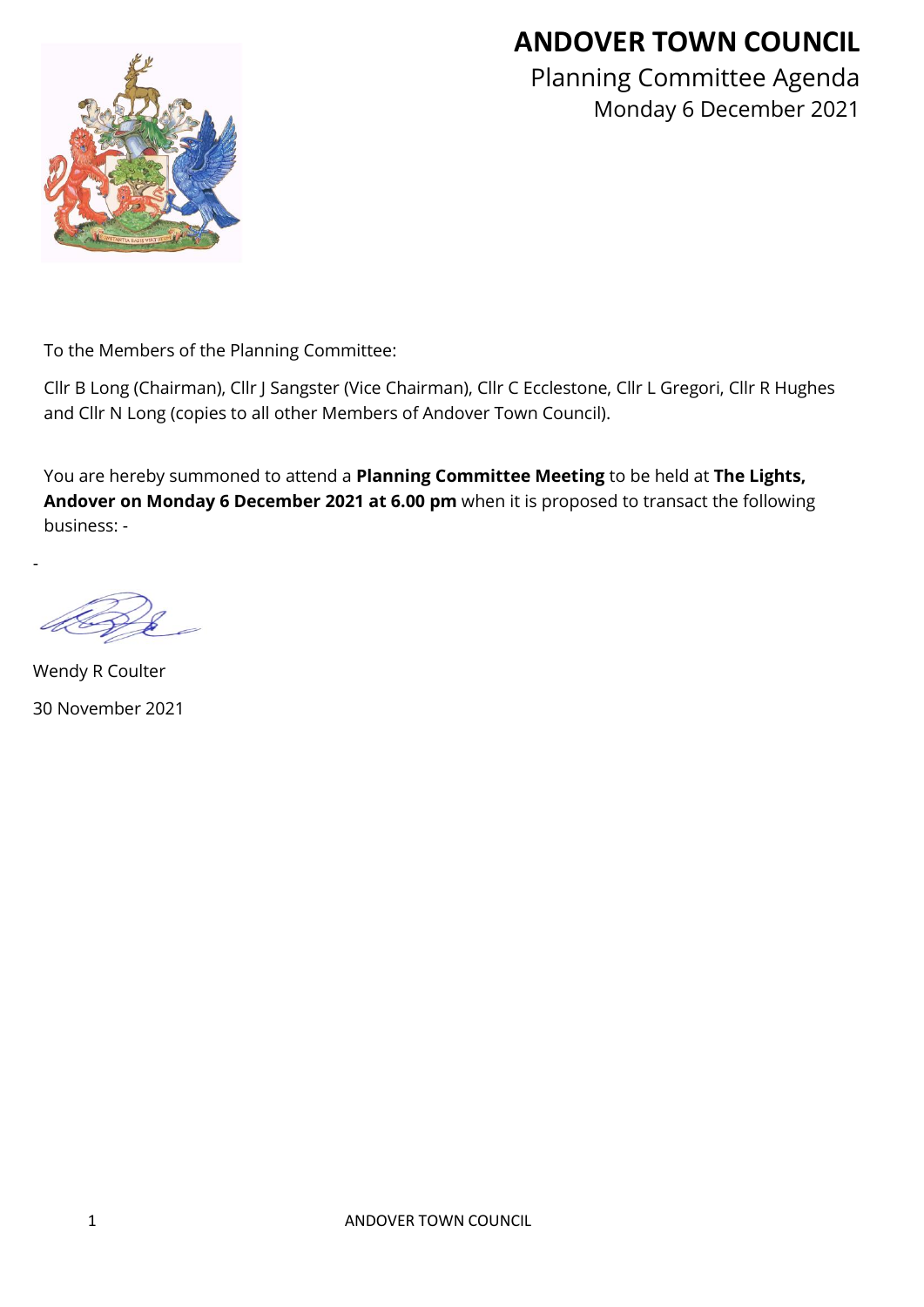## **ANDOVER TOWN COUNCIL**



Planning Committee Agenda Monday 6 December 2021

**MEMBERS OF THE PUBLIC ARE WELCOME TO ALL MEETINGS:** In line with Andover Town Council's "Recording at Meetings" Policy, Members and the public are requested to note that this meeting will be recorded by the Council, and may also be subject to the recording by members of the public.

| <b>Item 1: Apologies for Absence</b>                                    | 3              |
|-------------------------------------------------------------------------|----------------|
| Item 2: Declarations of Interest                                        | 3              |
| Item 3: Minutes                                                         | 3              |
| <b>Item 4: Public Participation</b>                                     | 3              |
| Item 5: Planning Applications for Consideration by Committee            | 3              |
| <b>Item 6: Decision Notices</b>                                         | 5              |
| <b>Item 7: Consultations</b>                                            | 5              |
| <b>Item 8: Street Naming</b>                                            | 5              |
| Item 9: Communications from Test Valley Borough Council                 | 5              |
| Item 10: Test Valley Borough Council - Northern Area Planning Committee | 6              |
| Item 11: Communications from Hampshire County Council                   | 6              |
| <b>Item 12: Street Trading Licences</b>                                 | 6              |
| <b>Item 13: Training on Nitrates</b>                                    | 6              |
| <b>Item 14: Andover Down</b>                                            | 6              |
| Item 15: Committee Work Programme                                       | 6              |
| <b>Item 16: Date of Next Meeting</b>                                    | 6              |
| <b>Appendix A: Minutes of the last Meeting</b>                          | $\overline{7}$ |
| <b>Appendix B: Members Information List 45 &amp; 46</b>                 | 13             |
| <b>Appendix C: Consultation - Draft New Forest SPD</b>                  | 17             |
| Appendix D: Consultation - Revision of Local Information                | 20             |
| Appendix E: Consultation - Proposed Off Street Parking for Andover      | 21             |
| <b>Appendix F: Committee Work Programme</b>                             | 23             |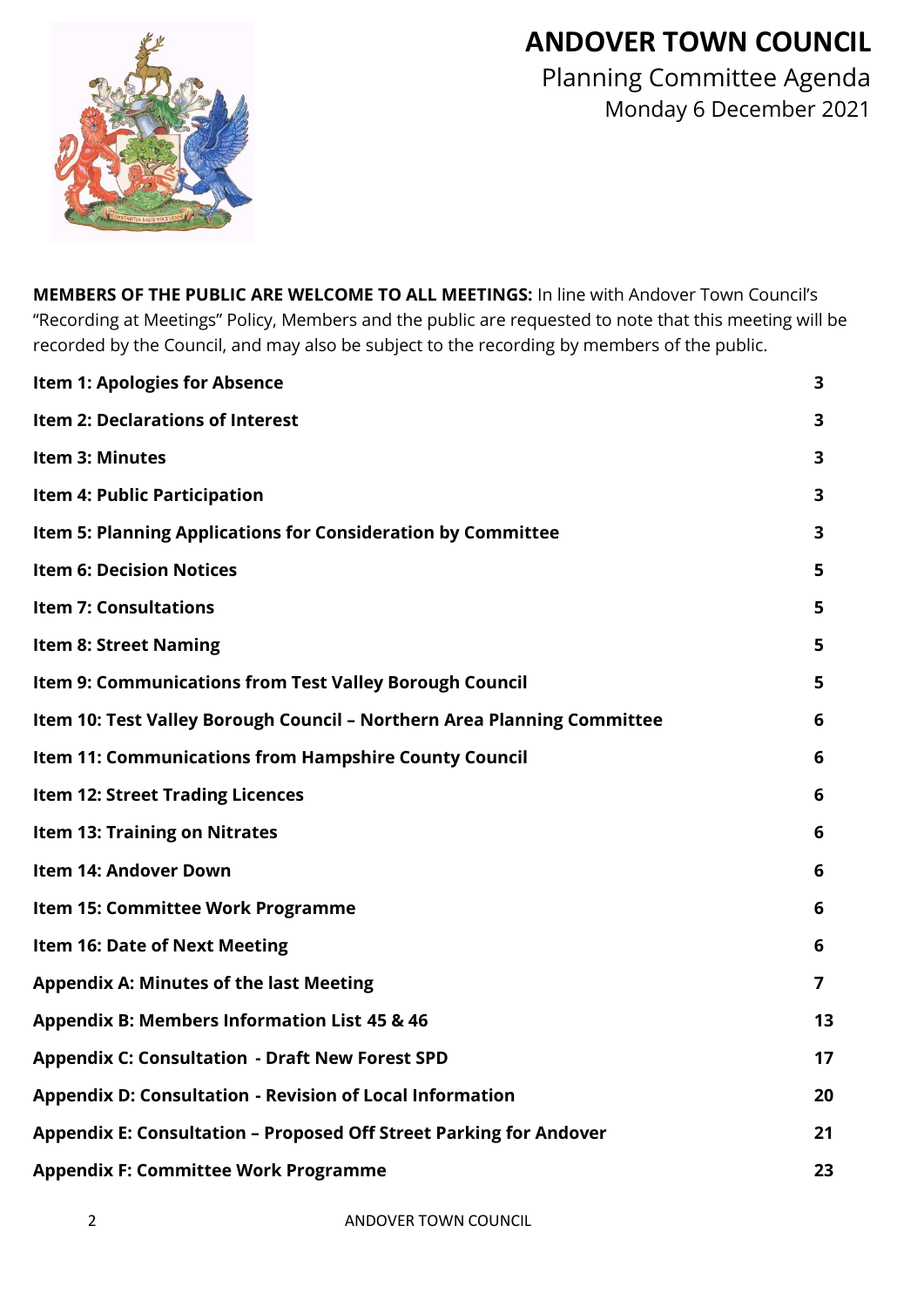**MEMBERS OF THE PUBLIC ARE WELCOME TO ALL MEETINGS:** In line with Andover Town Council's "Recording at Meetings" Policy, Members and the public are requested to note that this meeting will be recorded by the Council, and may also be subject to the recording by members of the public.

## **Item 1: Apologies for Absence**

To receive and accept any apologies for absence.

## **Item 2: Declarations of Interest**

To **note** any declarations of interest relevant to the planning applications to be considered.

## **Item 3: Minutes of Previous Meeting**

To agree the Minutes of the Planning Committee meeting held on Monday 25 October 2021 - attached at **Appendix A (Page 7).**

## **Item 4: Public Participation**

There is an opportunity for members of the public to make statements or ask questions on items on the agenda or on other items relevant to the Town to which an answer may be given in the meeting and recorded in the minutes or, if necessary, a written reply will follow or the questioner will be informed of the appropriate contact details. Each person is limited to 3 minutes and the total amount of time set aside will be 15 minutes.

## **Item 5: Planning Applications for Consideration by Committee**

To **consider and make observations on** Andover Planning Applications from Test Valley Borough Council weekly Lists of 45, 46 & 47.

List 47 has not been published at the time of going to print. Once available it can be viewed at: [www.testvalley.gov.uk](http://www.testvalley.gov.uk/)

| 5.1 | 21/03327/FULLN<br>15/11/2021<br><b>ANDOVER TOWN</b><br>(ROMANS) | Change of use from residential to Class E(d)<br>recreation for accompanied children's party<br>room                                                                                                                                       | Finkley Down Farm,<br>Finkley Road, Finkley |
|-----|-----------------------------------------------------------------|-------------------------------------------------------------------------------------------------------------------------------------------------------------------------------------------------------------------------------------------|---------------------------------------------|
| 5.2 | 21/03400/TPON<br>19/11/2021<br><b>ANDOVER TOWN</b><br>(MILLWAY) | T1 - Lime - Lift canopy to 2.5m over path way<br>and 5.5m roadside, H1 - External boundary<br>hedge - Raise canopy of trees to a minimum of<br>5.5m from ground level, Internal boundary<br>hedge - lift branches to 5m from ground level | The Beeches, Weyhill<br>Road, Andover       |
| 5.3 | 21/03393/FULLN<br>19/11/2021                                    | Erection of single storey front extension and<br>garage conversion to provide home study and<br>utility                                                                                                                                   | 25A Leigh Road,<br>Andover, SP10 2AP        |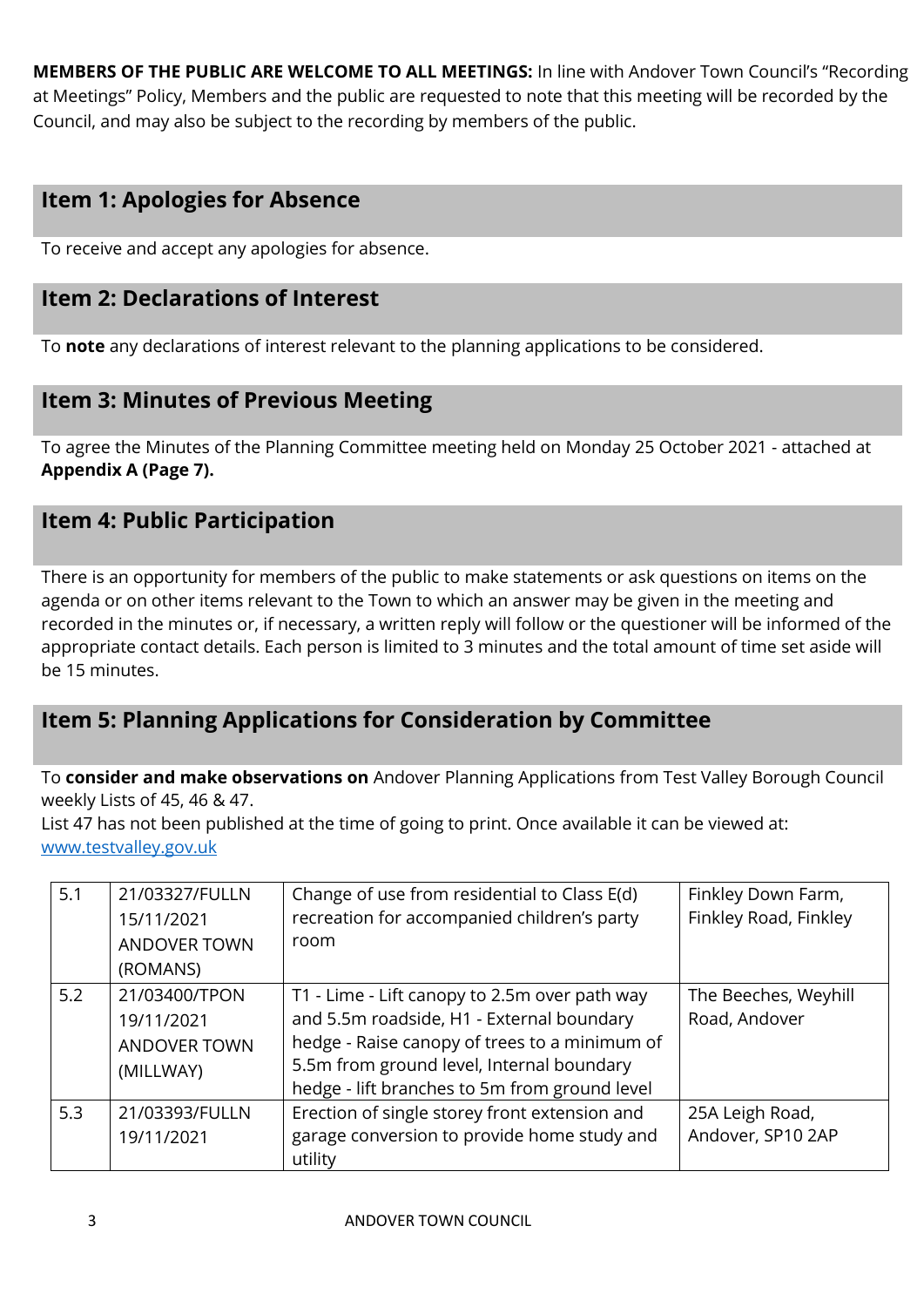|      | <b>ANDOVER TOWN</b>         |                                                                                             |                                         |
|------|-----------------------------|---------------------------------------------------------------------------------------------|-----------------------------------------|
| 5.4  | (WINTON)<br>21/03397/FULLN  | Loft conversion with flat roof dormer                                                       | Ashburton House, 44                     |
|      | 19/11/2021                  |                                                                                             | Burnhams Close,                         |
|      | ANDOVER TOWN                |                                                                                             | Andover                                 |
|      | (HARROWAY)                  |                                                                                             |                                         |
| 5.5  | 21/03333/FULLN              | Demolish garage and erect single storey rear                                                | 9 Alexandra Road,                       |
|      | 23/11/2021                  | extension, convert hipped roof to gable at first                                            | Andover, SP10 3AE                       |
|      | <b>ANDOVER TOWN</b>         | floor, internal alterations and alterations to                                              |                                         |
|      | (MILLWAY)                   | fenestration                                                                                |                                         |
| 5.6  | 21/03417/FULLN              | Garage extension                                                                            | 18 Denning Mead,                        |
|      | 23/11/2021                  |                                                                                             | Andover, SP10 3LG                       |
|      | <b>ANDOVER TOWN</b>         |                                                                                             |                                         |
| 5.7  | (MILLWAY)<br>21/03418/FULLN |                                                                                             |                                         |
|      | 23/11/2021                  | Single storey rear extension & reconfigure roof<br>to provide first floor accommodation     | 23 Hedge End Road,<br>Andover, SP10 2DH |
|      | <b>ANDOVER TOWN</b>         |                                                                                             |                                         |
|      | (WINTON)                    |                                                                                             |                                         |
| 5.8  | 21/03420/ADVN               | Display of 1 externally illuminated facia sign                                              | The Light of Asia, 86 -                 |
|      | 24/11/2021                  | and 1 internally illuminated hanging sign                                                   | 88 High Street, Andover                 |
|      | <b>ANDOVER TOWN</b>         |                                                                                             |                                         |
|      | (ST MARYS)                  |                                                                                             |                                         |
| 5.9  | 21/02719/FULLN              | Erection of a front porch                                                                   | 11 Duncan Court,                        |
|      | 26/11/2021                  |                                                                                             | Andover, SP10 1QF,                      |
|      | ANDOVER TOWN                |                                                                                             |                                         |
|      | (ST MARYS)                  |                                                                                             |                                         |
| 5.10 | 21/03460/FULLN              | Single storey front extension to form enlarged                                              | 10A Mylen Road,                         |
|      | 26/11/2021                  | porch; single storey side extension to form                                                 | Andover, SP10 3HJ                       |
|      | <b>ANDOVER TOWN</b>         | utility room and WC; part single and part 2                                                 |                                         |
|      | (HARROWAY)                  | storey rear extension to form enlarged                                                      |                                         |
|      |                             | kitchen/family room to ground floor with                                                    |                                         |
| 5.11 | 21/03320/FULLN              | enlarged bedrooms to rear of first floor<br>Timber pergola with resin floor, fixed seating, | Anton Arms, Salisbury                   |
|      | 26/11/2021                  | heating and lighting, metal framed louvered                                                 | Road, Andover                           |
|      | <b>ANDOVER TOWN</b>         | roof structure to entrance patio with heating                                               |                                         |
|      | (MILLWAY)                   | and lighting, and block entrance into site from                                             |                                         |
|      |                             | <b>St Hubert Road</b>                                                                       |                                         |
| 5.12 | 21/03334/FULLN              | Change of use from micro bar to nail salon                                                  | 2 Winchester Street,                    |
|      | 29/11/2021                  |                                                                                             | Andover, SP10 2EA                       |
|      | ANDOVER TOWN                |                                                                                             |                                         |
|      | (WINTON)                    |                                                                                             |                                         |
| 5.13 | 21/03365/FULLN              | Replacement solid roof conservatory to rear of                                              | 9 Beresford Close,                      |
|      | 16.11.2021                  | property                                                                                    | Andover, SP10 2HN,                      |
|      | ANDOVER TOWN                |                                                                                             |                                         |
|      | (WINTON)                    |                                                                                             |                                         |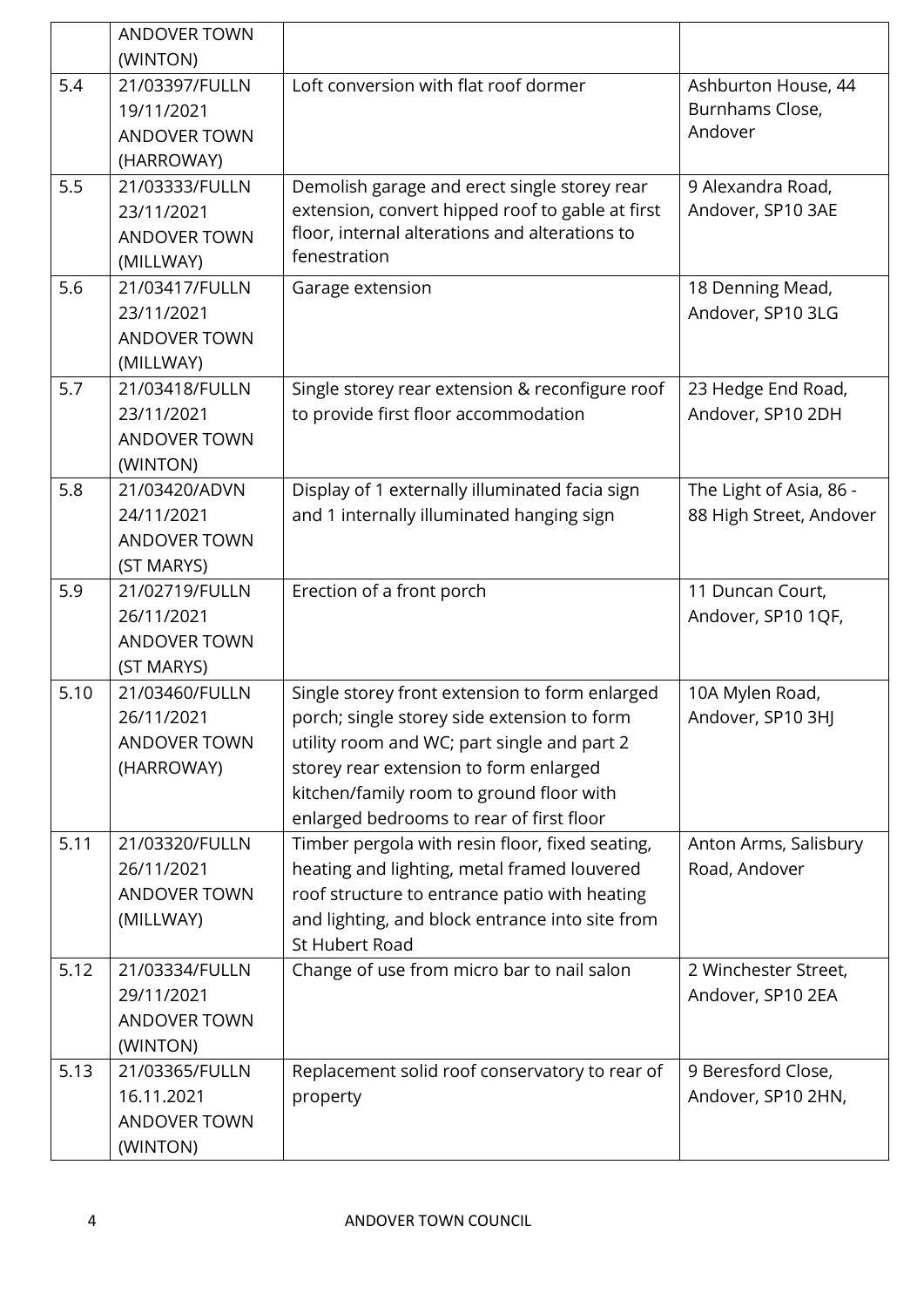| 5.14 | 21/03466/CLPN       | Application for a lawful development certificate | 113 Millway Road, |
|------|---------------------|--------------------------------------------------|-------------------|
|      | 30/11/2021          | for proposed construction of small dormer roof   | Andover, SP10 3AY |
|      | <b>ANDOVER TOWN</b> | to side elevation and 3 rooflights               |                   |
|      | (MILLWAY)           |                                                  |                   |
| 5.15 | 21/03492/FULLN      | Proposed roof space conversion                   | 42 London Road,   |
|      | 30/11/2021          |                                                  | Andover, SP10 2PR |
|      | <b>ANDOVER TOWN</b> |                                                  |                   |
|      | (ST MARYS)          |                                                  |                   |

## **Item 6: Decision Notices**

Members are requested to **note** the following decision notices for Planning Applications in the Andover area from Test Valley Borough Council Lists 45, 46 & 47 attached at **Appendix B (Page 13).**  List 47 had not been published at the time of going to print. Once available it can be viewed at [www.Testvalley.gov.uk.](http://www.testvalley.gov.uk/)

## **Item 7: Consultations**

To **consider** and **formulate** a response on the following:

Consultation - Draft New Forest International Nature Conservation Designations: Recreational Mitigation Framework Supplementary Planning Document (SPD) attached at **Appendix C (Page 17).** (To note the closing date for comments is 10 December 2021)

To **consider** and **formulate** a response on the following:

Consultation – Proposed Revision of Local Information Requirements for the validation of Planning and Related Applications attached at **Appendix D (Page 20)** (To note the closing date for comments is 28 December 2021)

To **consider** and **formulate** a response on the following:

Consultation – Proposed Off-Street Parking Order for Andover attached at **Appendix E (Page 21)** (To note the closing date for comments is 27 December 2021)

## **Item 8: Street Naming**

To **consider** any notifications received from Test Valley Borough Council.

## **Item 9: Communications from Test Valley Borough Council**

To **consider and make observations** on any notifications received from Test Valley Borough Council.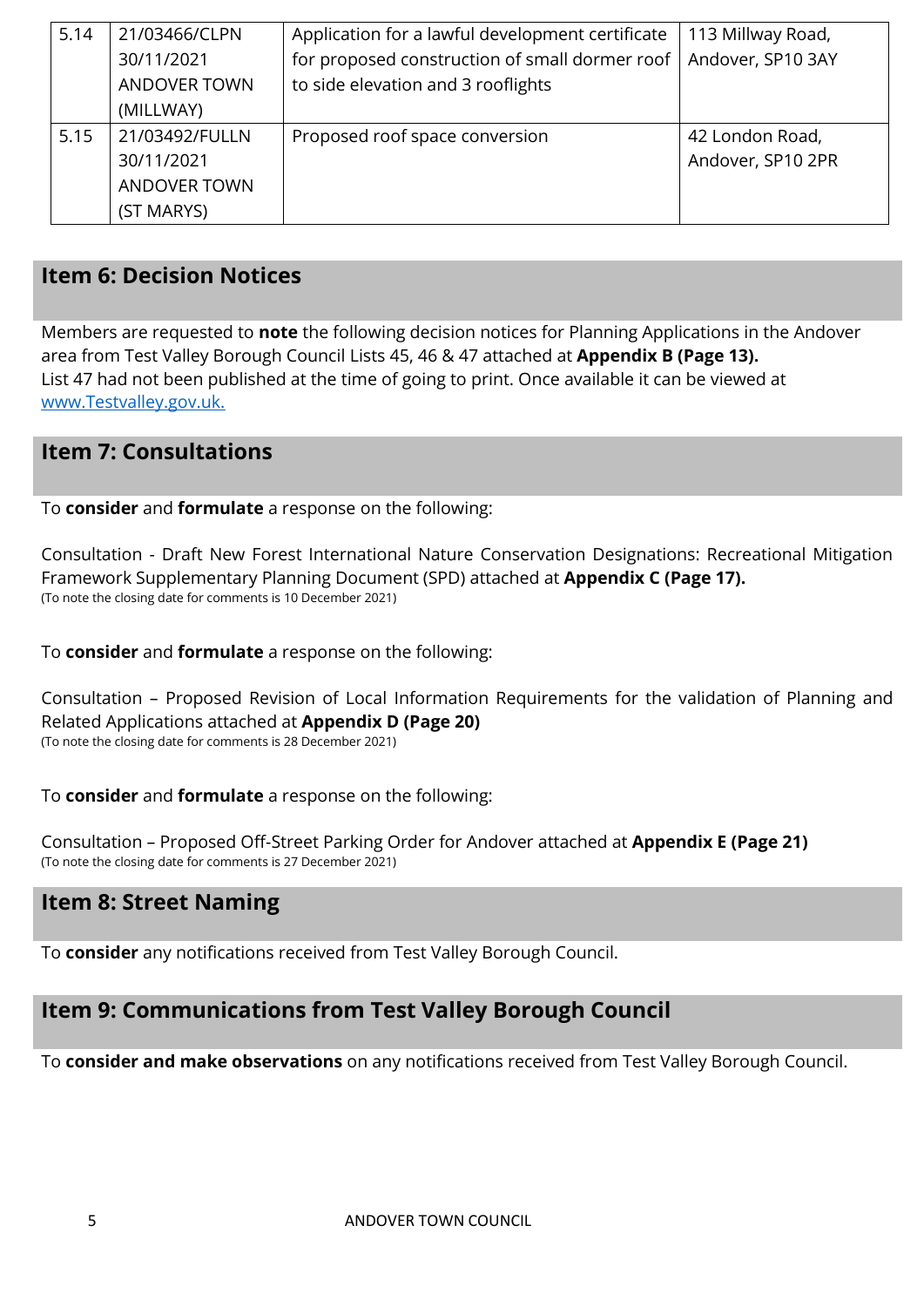## **Item 10: Test Valley Borough Council – Northern Area Planning Committee**

To **consider** whether any applications, to be considered at the Test Valley Borough Council Northern Area Planning Committee (NAPC) require any further comment and or representation from the Town Council.

## **Item 11: Communications from Hampshire County Council**

To **consider** any communications received from Hampshire County Council.

## **Item 12: Street Trading Licences**

To **consider** any applications for Street Trading Licences received.

## **Item 13: Training on Nitrates**

To **note** Officers are in the process of arranging Councillor training sessions on Nitrates with Test Valley Borough Council.

#### **Item 14: Andover Down**

To **note** Officers are currently waiting an update report regarding Andover Down.

#### **Item 15: Works Programme**

Members to **consider** a Programme of Works at **Appendix F (Page 23).**

## **Item 16: Date of the next Meeting**

Members are requested to **note** the date of the next meeting: **Monday 4 January 2022,** at **The Lights, Andover, starting at 6.00pm.**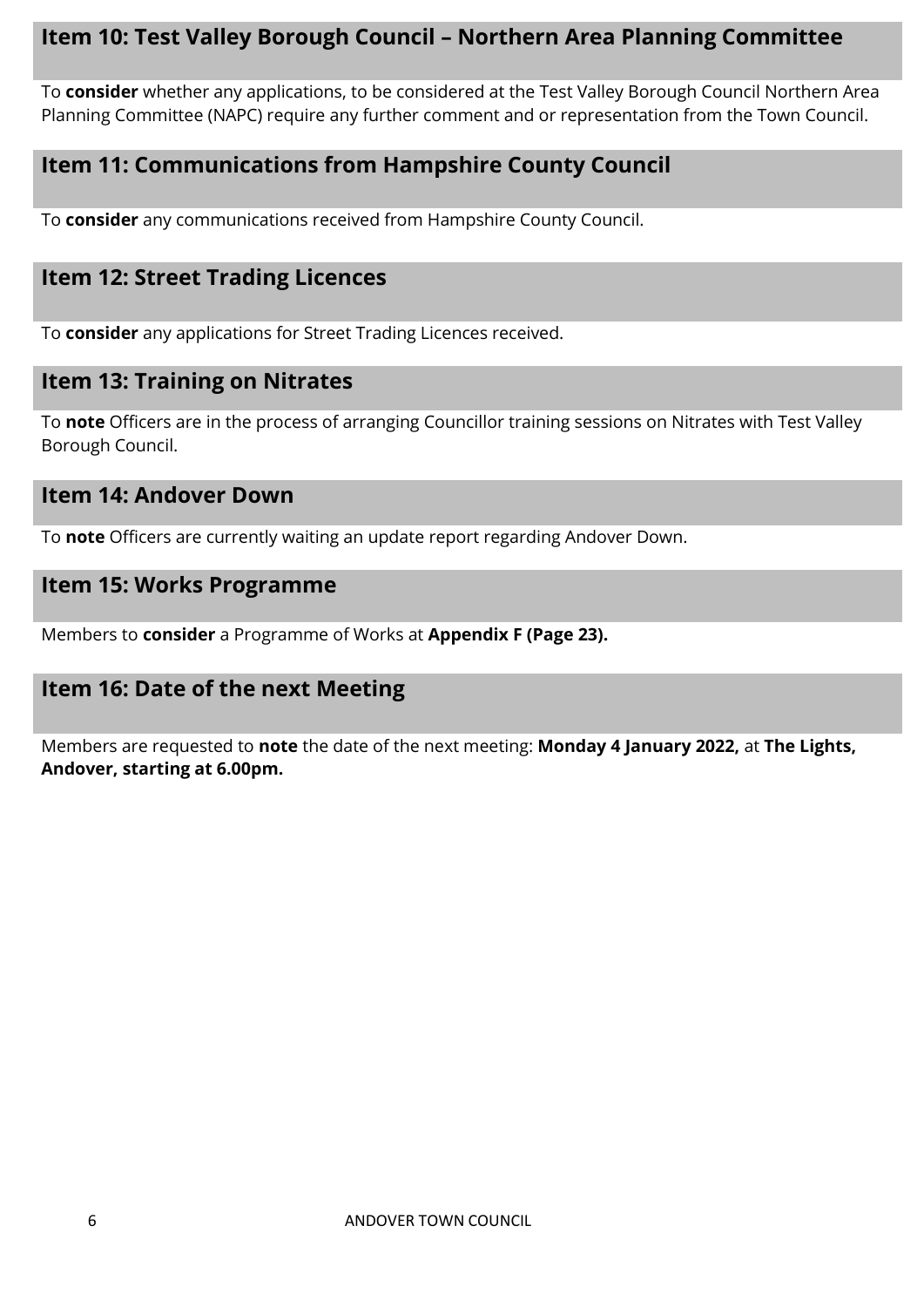# **Appendix A: Minutes**

**Time and date**

6.00pm on Monday, 15 November 2021

**Place** The Lights, Andover

#### **Details of Attendance:**

Cllr B Long (Chairman) (P), Cllr C Ecclestone (P), Cllr L Gregori (P), Cllr R Hughes (A), Cllr N Long (P) and Cllr J Sangster (A).

**Officers Present:** Wendy Coulter (Town Clerk) (taking the notes)

**Members of the Public:** 0 **Members of the Press:** 1

## **PC 107/11/21 Election of Chairman for Planning Committee**

It was proposed by Councillor N Long and seconded by Councillor L Gregori that Councillor B Long be elected as Chairman for the Planning Committee meeting on 15 November 2021.

A vote was taken:

FOR – 3, AGAINST – 0, ABSTENTION - 1

#### **RESOLVED: That Councillor B Long be elected as Chairman for the Planning Committee meeting on 15 November 2021**.

## **PC 108/11/21 Apologies for Absence**

Apologies were received and accepted for Cllr R Hughes.

## **PC 109/11/21 Declarations of Interest**

There were no Declarations of Interest received in relation to any items on the agenda.

## **PC 110/11/21 Minutes of Previous Meeting**

It was proposed by Councillor L Gregori and seconded by Councillor N Long that the Minutes of the Planning Committee meeting held on Monday 25 October 2021 be signed by the Chairman as a correct record.

A vote was taken: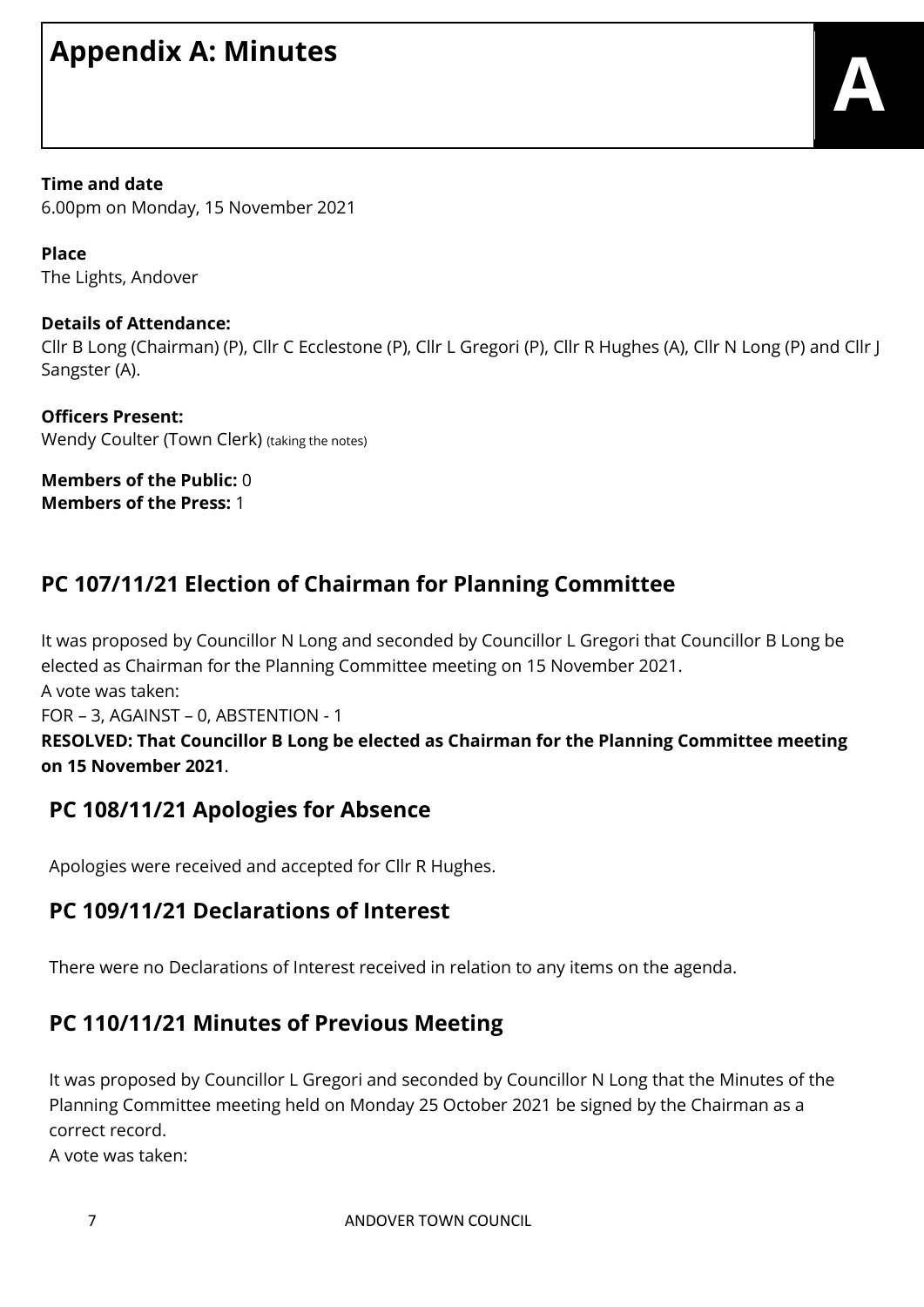**RESOLVED: That the Minutes of the Planning Committee meeting held on Monday 25 October 2021 be signed by the Chairman as a correct record.**

## **PC 111/11/21 Public Participation**

There were no Members of the Public present at the meeting.

## **PC 112/11/21 Planning Applications for Consideration by Committee**

Members considered and made observations on Andover Town Planning Applications on Test Valley Borough Council weekly lists of 42, 43 & 44.

| 21/03089/FULLN             | Erection of 2no. new 4-bedroom dwellings and                                               | Valentine, Ox Drove,     |  |  |  |  |  |
|----------------------------|--------------------------------------------------------------------------------------------|--------------------------|--|--|--|--|--|
| 25/10/2021                 | associated parking and landscaping                                                         | <b>Picket Piece</b>      |  |  |  |  |  |
|                            |                                                                                            |                          |  |  |  |  |  |
| <b>ANDOVER TOWN</b>        |                                                                                            |                          |  |  |  |  |  |
| (DOWNLANDS)                |                                                                                            |                          |  |  |  |  |  |
| Objection:                 |                                                                                            |                          |  |  |  |  |  |
|                            | There are no Ecological provisions for this new build. For example, no heat pumps, no      |                          |  |  |  |  |  |
|                            | electric car charging points. This is not acceptable.                                      |                          |  |  |  |  |  |
|                            | There is no conclusion with regard to nitrate neutrality. This must be concluded and       |                          |  |  |  |  |  |
| resolved.                  |                                                                                            |                          |  |  |  |  |  |
| 21/03029/FULLN             | Erection of single storey extension to the                                                 | 1 Spruce Close, Andover, |  |  |  |  |  |
| 29/10/2021                 | Eastern side of the property to provide larger                                             | SP10 3DB                 |  |  |  |  |  |
| <b>ANDOVER TOWN</b>        | lounge and downstairs bathroom                                                             |                          |  |  |  |  |  |
| (MILLWAY)                  |                                                                                            |                          |  |  |  |  |  |
| No objection               |                                                                                            |                          |  |  |  |  |  |
| 21/03157/FULLN             | Change of use to convert the commercial unit                                               | Unit 1A, 132 Weyhill     |  |  |  |  |  |
| 29/10/2021                 | to a hot food takeaway                                                                     | Road, Andover            |  |  |  |  |  |
| <b>ANDOVER TOWN</b>        |                                                                                            |                          |  |  |  |  |  |
| (HARROWAY)                 |                                                                                            |                          |  |  |  |  |  |
| Objection:                 |                                                                                            |                          |  |  |  |  |  |
|                            | There is insufficient parking for the proposal.                                            |                          |  |  |  |  |  |
|                            | Concerned about the light pollution and noise affecting nearby residents.                  |                          |  |  |  |  |  |
| 21/03165/ADVN              | Display of 2 internally illuminated facia signs, 6                                         | Monro's Corner, 160 New  |  |  |  |  |  |
| 29/10/2021                 | internally illuminated and 7 non-illuminated                                               | Street, Andover          |  |  |  |  |  |
| ANDOVER TOWN (ST           | external signs                                                                             |                          |  |  |  |  |  |
| MARYS)                     |                                                                                            |                          |  |  |  |  |  |
| Objection:                 |                                                                                            |                          |  |  |  |  |  |
|                            | The Town Council fully supports the comments made by the Environmental Health Officer.     |                          |  |  |  |  |  |
|                            | This will be detrimental to neighbouring properties. The lighting should only be on during |                          |  |  |  |  |  |
| the hours of 7am and 11pm. |                                                                                            |                          |  |  |  |  |  |
| 21/03172/FULLN             | The proposed installation of an air conditioning                                           | 2 Palmer Drive, Andover, |  |  |  |  |  |
| 29/10/2021                 | unit to external side wall of the property                                                 | SP10 2SD                 |  |  |  |  |  |
|                            |                                                                                            |                          |  |  |  |  |  |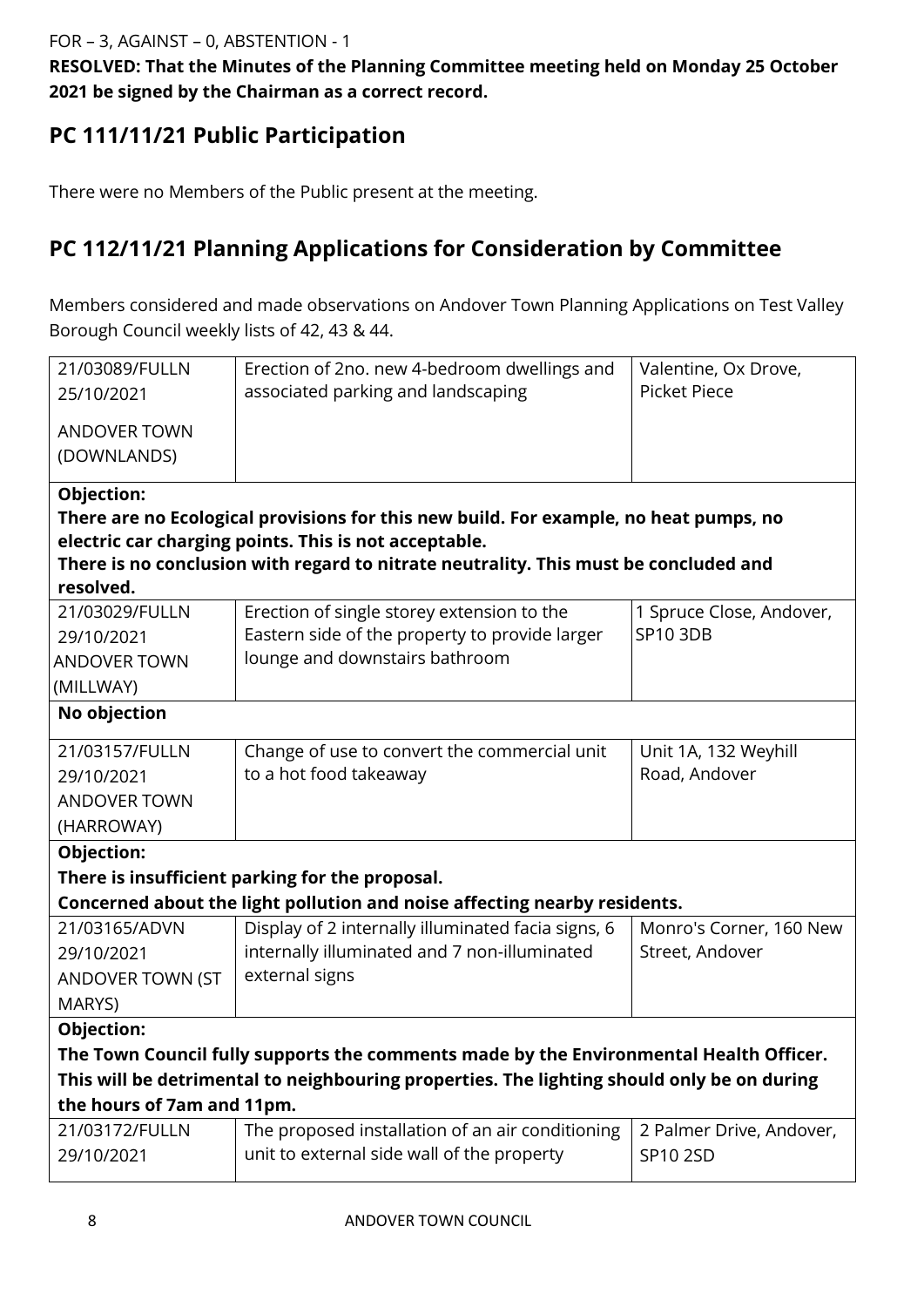| ANDOVER TOWN (ST     |                                                                                           |                                      |
|----------------------|-------------------------------------------------------------------------------------------|--------------------------------------|
| MARYS)               |                                                                                           |                                      |
| Objection:           | Clarification is required for the issues highlighted by the Environmental Health Officer. |                                      |
| 21/03173/FULLN       | Erection of wooden BBQ hut in rear garden                                                 | 3 Ash Tree Road,                     |
| 29/10/2021           | (retrospective)                                                                           | Andover, SP10 3BY                    |
| <b>ANDOVER TOWN</b>  |                                                                                           |                                      |
| (MILLWAY)            |                                                                                           |                                      |
| No objection         |                                                                                           |                                      |
|                      |                                                                                           |                                      |
| 21/03175/CLPN        | Application for proposed lawful development                                               | 101 Harrow Way,                      |
| 29/10/2021           | certificate for loft conversion with rear dormer,                                         | Andover, SP10 3DY                    |
| <b>ANDOVERT TOWN</b> | front porch                                                                               |                                      |
| (HARROWAY)           |                                                                                           |                                      |
| Objection:           |                                                                                           |                                      |
| 21/03184/FULLN       | Insufficient parking for this development                                                 |                                      |
| 01/11/2021           | Ground floor rear extension, roof window and<br>dormer                                    | 11 Dunmow Road,<br>Andover, SP10 2DQ |
| <b>ANDOVER TOWN</b>  |                                                                                           |                                      |
| (WINTON)             |                                                                                           |                                      |
| No objection         |                                                                                           |                                      |
|                      |                                                                                           |                                      |
| 21/03073/FULLN       | Change of use of Agricultural Buildings to Class                                          | Tinkers Hill Farm, Ox                |
| 02/11/2021           | E (g) (i) and (ii) offices to carry our operational                                       | Drove, Picket Piece                  |
| <b>ANDOVER TOWN</b>  | or administrative functions, research and                                                 |                                      |
| (DOWNLANDS)          | development of products or processes in a                                                 |                                      |
|                      | residential area without detriment to its                                                 |                                      |
|                      | amenity                                                                                   |                                      |
| <b>Objection:</b>    |                                                                                           |                                      |
|                      | Object to the agricultural buildings' change of use to Class E (g) (i) & (ii)             |                                      |
| 21/03207/FULLN       | Replace conservatory with single storey rear                                              | 27 Kiel Drive, Andover,              |
| 02/11/2021           | extension with flat roof and glazed lantern,                                              | <b>SP10 4ND</b>                      |
| <b>ANDOVER TOWN</b>  | install side door to garage (resubmission)                                                |                                      |
| (HARROWAY)           |                                                                                           |                                      |
| No objection         |                                                                                           |                                      |
| 21/02774/FULLN       | Erection of outbuilding to be used for storage                                            | 55 Halter Way, Andover,              |
| 03/11/2021           | and with treatment room/clinic for small                                                  | <b>SP11 6XL</b>                      |
| <b>ANDOVER TOWN</b>  | business                                                                                  |                                      |
| (DOWNLANDS)          |                                                                                           |                                      |
| No objection         |                                                                                           |                                      |
| 21/03087/FULLN       | Two storey rear extension                                                                 | 15 Cole Close,                       |
| 02/11/2021           |                                                                                           | Andover, SP10                        |
| <b>ANDOVER TOWN</b>  |                                                                                           | 4NL                                  |
| (HARROWAY)           |                                                                                           |                                      |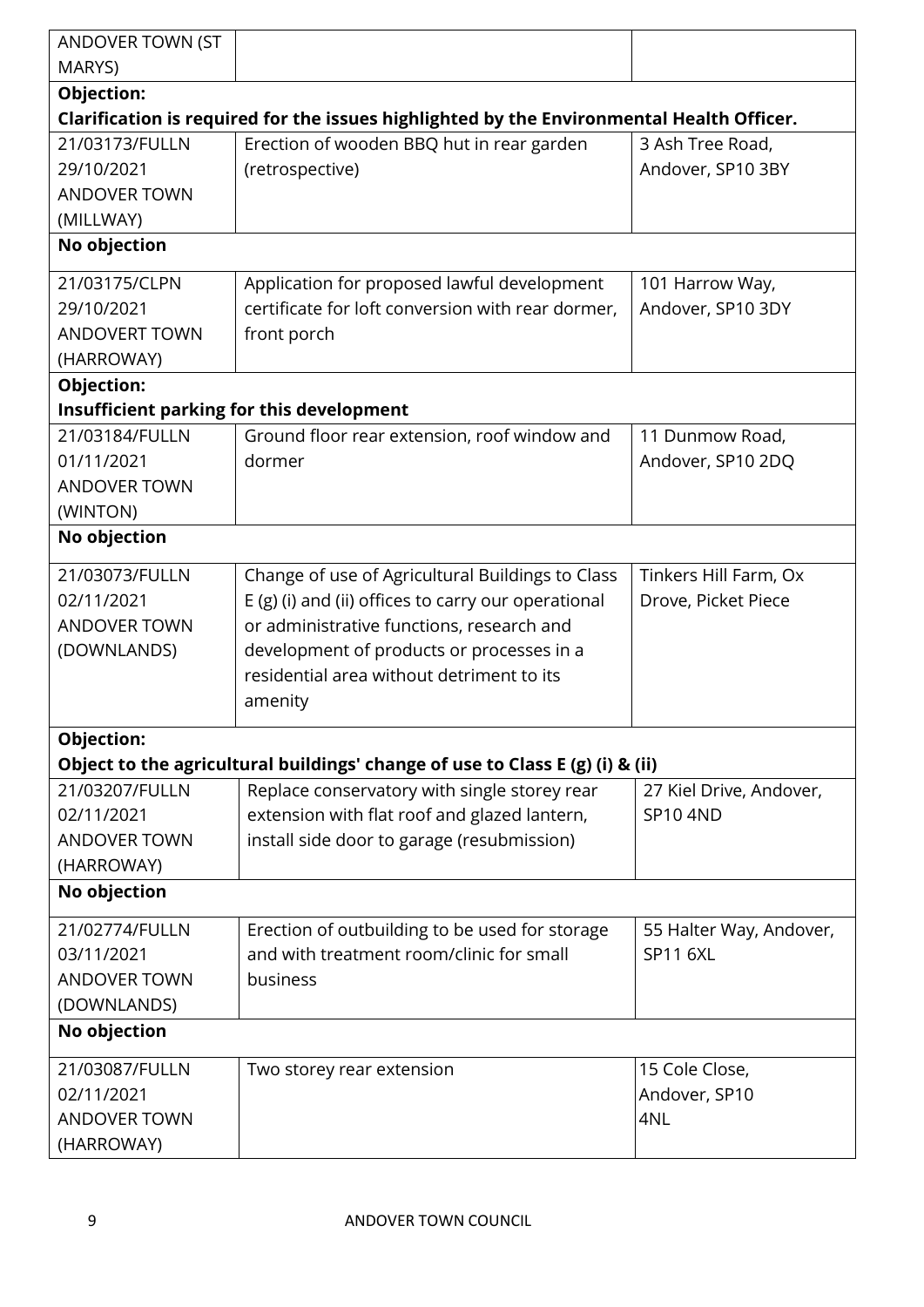| No objection            |                                                                                                   |                          |
|-------------------------|---------------------------------------------------------------------------------------------------|--------------------------|
| 21/03256/TPON           | T1 - Sycamore - Fell                                                                              | Martins Of               |
| 04/11/2021              |                                                                                                   | Andover, 50A             |
| <b>ANDOVER TOWN</b>     |                                                                                                   | London Street,           |
| (WINTON)                |                                                                                                   | Andover                  |
| Objection:              |                                                                                                   |                          |
|                         | Does this meet Test Valley Borough Council's criteria of the 4 D's? The felling of this tree will |                          |
| it should be replaced.  | have a visual detrimental impact on the street scene behind the building. If it is to be felled   |                          |
| 21/03260/FULLN          | Replace single storey extension with two storey                                                   | 8 Rack Close, Andover,   |
| 05/11/2021              | side and rear extensions, addition of basement                                                    | Hampshire                |
| ANDOVER TOWN (ST        | and windows                                                                                       |                          |
| MARYS)                  |                                                                                                   |                          |
| <b>Comments:</b>        |                                                                                                   |                          |
|                         | Concerned about this extension. Will it be in keeping as it is so close to the Conservation       |                          |
|                         | Area? There was a holly tree on the site, however, it is missing from the plans. Can this be      |                          |
| investigated?           |                                                                                                   |                          |
| 21/03226/FULLN          | Installation of a tool hire compound, new traffic                                                 | Travis Perkins, Charlton |
| 05/11/2021              | management plan and modify parking                                                                | Road, Andover            |
| <b>ANDOVER TOWN</b>     | arrangements                                                                                      |                          |
| (MILLWAY)               |                                                                                                   |                          |
| No objection            |                                                                                                   |                          |
| 21/03160/FULLN          | Replace outbuilding with shed/summerhouse,                                                        | 26 Winton Chase,         |
| 08/11/2021              | erect shed, lift and replace patio and lay                                                        | Andover, SP10 2SE        |
| <b>ANDOVER TOWN (ST</b> | pathway leading to shed/summerhouse                                                               |                          |
| MARYS)                  |                                                                                                   |                          |
| No objection            |                                                                                                   |                          |
| 21/03274/FULLN          | Single storey rear extension                                                                      | 27 Charlton Road,        |
| 08/11/2021              |                                                                                                   | Andover, SP10 3JH        |
| <b>ANDOVER TOWN</b>     |                                                                                                   |                          |
| (MILLWAY)               |                                                                                                   |                          |
| No objection            |                                                                                                   |                          |
| 21/03267/CLPN           | Application for a lawful development certificate                                                  | 131 The Crescent,        |
| 09/11/2021              | for a proposed roof alteration from two hip to                                                    | Andover, Hampshire       |
| <b>ANDOVER TOWN</b>     | gable end                                                                                         |                          |
| (MILLWAY)               |                                                                                                   |                          |
| No objection            |                                                                                                   |                          |
|                         | <b>NOTIFICATION OF A CHANGE OF USE (FOR INFORMATION ONLY)</b>                                     |                          |
| 21/03177/PDHN           | Notification of proposed works to a dwelling -                                                    | 101 Harrow Way,          |
| 29.10.2021              | Single storey rear extension (length from rear                                                    | Andover, Hampshire,      |
| <b>ANDOVER TOWN</b>     |                                                                                                   | <b>SP10 3DY</b>          |
| (HARROWAY)              |                                                                                                   |                          |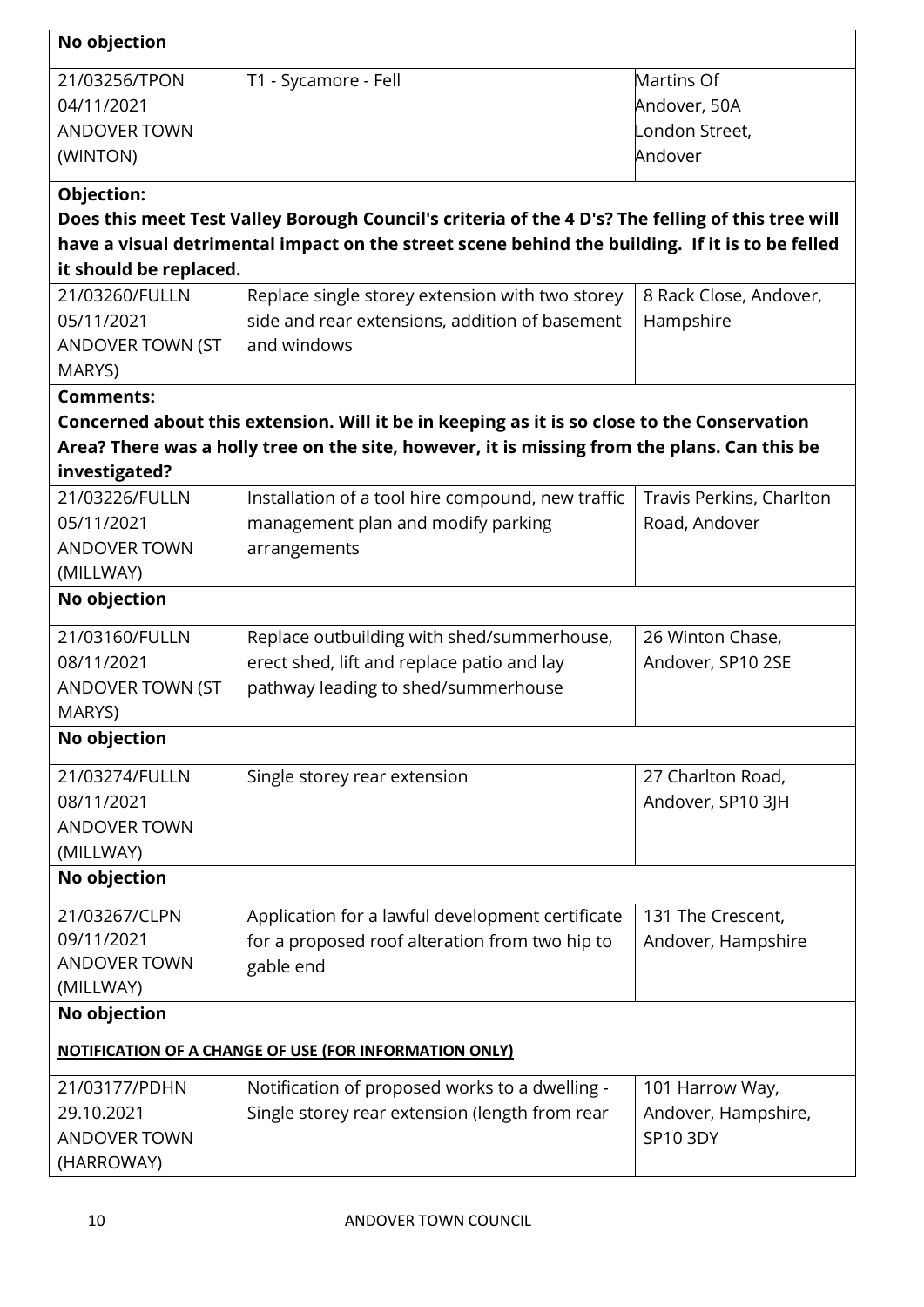|                          | wall of original dwelling house 6m, height       |                            |
|--------------------------|--------------------------------------------------|----------------------------|
|                          | 2.95m, height to eaves 2.95m)                    |                            |
| <b>Noted</b>             |                                                  |                            |
|                          |                                                  |                            |
| 21/03230/PDEN            | Prior notification under Class E for a proposed  | The Edinburgh Woollen      |
| 04.11.2021               | change of use from Commercial, Business and      | Mill, 38 - 40 High Street, |
| (ANDOVER TOWN (ST        | Service (Use Class E) to a mixed use to include  | Andover, Hampshire         |
| MARYS)                   | Class E and one bed flat (Use Class C3)          | <b>SP10 1NF</b>            |
| (NOTIFICATION OF A       |                                                  |                            |
| <b>CHANGE OF USE -</b>   |                                                  |                            |
| <b>INFORMATION ONLY)</b> |                                                  |                            |
| <b>Noted</b>             |                                                  |                            |
| 21/03295/CLPN            | Application for a lawful development certificate | 4 Palmerston Place,        |
| 11/11/2021               | to replace existing rear conservatory roof with  | London Road, Andover       |
| ANDOVER TOWN (ST         | a solid roof                                     |                            |
| MARYS)                   |                                                  |                            |
| No objection             |                                                  |                            |
| 21/03194/FULLN           | Change of use to painting studio                 | Basepoint Business and     |
| 11/11/2021               |                                                  | Innovation Centre, Unit    |
| <b>ANDOVER TOWN</b>      |                                                  | 65, Caxton Close,          |
| (HARROWAY)               |                                                  | Portway Business Park,     |
|                          |                                                  | Andover                    |
|                          |                                                  |                            |
| No objection             |                                                  |                            |
| 21/03303/CLPN            | Single storey rear extension                     | 65 Jockey Way, Andover,    |
| 12/11/2021               |                                                  | SP11 6ZW                   |
| <b>ANDOVER TOWN</b>      |                                                  |                            |
| (DOWNLANDS)              |                                                  |                            |
| No objection             |                                                  |                            |

## **PC 113/11/21 Decision Notices**

The Decision notices for Lists of 42, 43 & 44 were noted.

## **PC 114/11/21 Consultation**

This item was deferred until the next meeting.

## **PC 115/11/21 Street Naming**

There were no Street Naming Notifications received.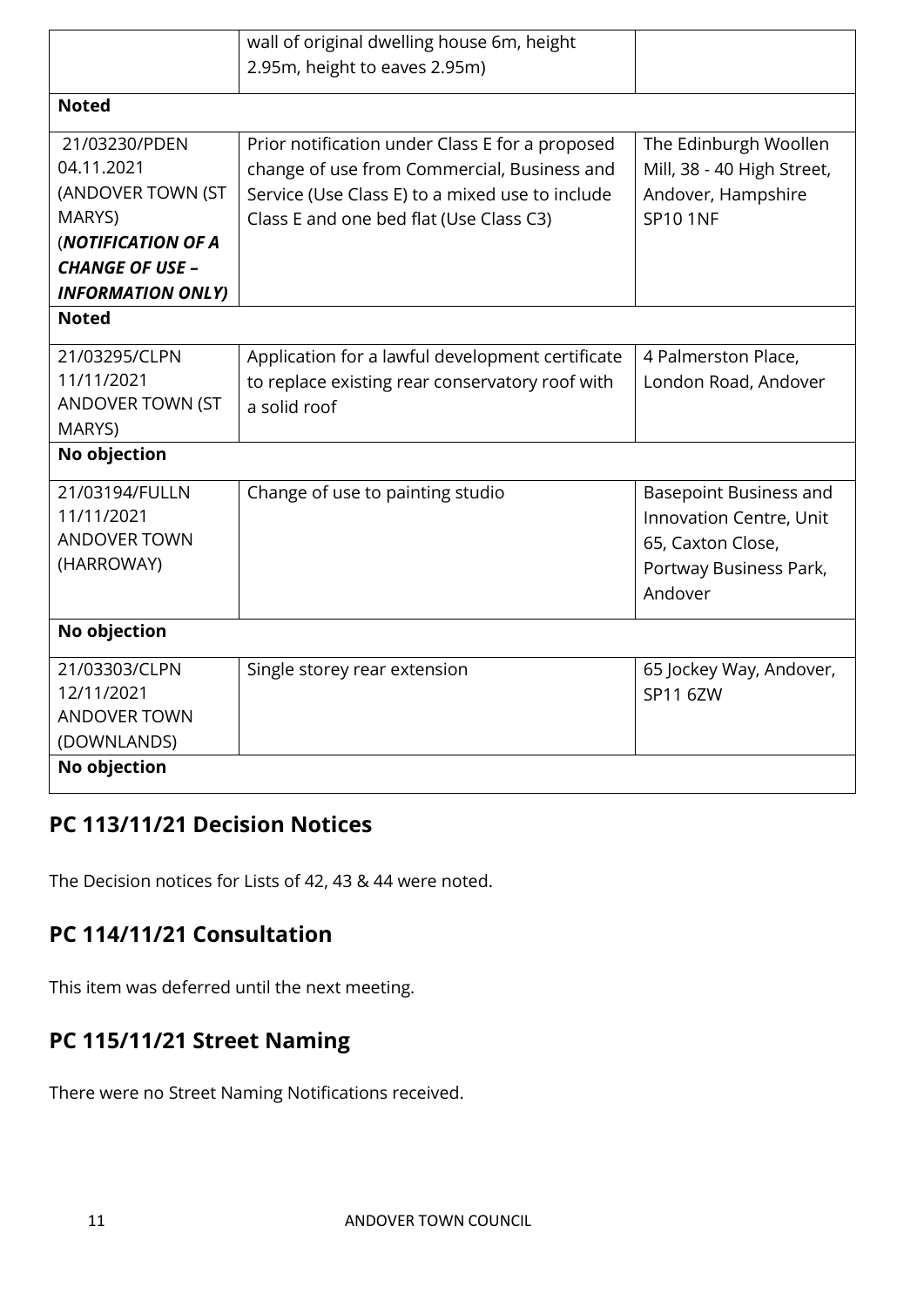## **PC 116/11/21 Communications from Test Valley Borough Council**

Members noted an appeal notice for Planning application 20/01824/VARN.

## **PC 117/11/21 Test Valley Borough Council – Northern Area Planning Committee**

Members noted that the Northern Area Planning Committee scheduled to be held on 18 November 2021, had been cancelled.

## **PC 118/11/21 Communications from Hampshire County Council**

There were no communications received from Hampshire County Council.

## **PC 119/11/21 Street Trading Licences**

There were no Street Trading Licences received for consideration.

## **PC 120/11/21 Works Programme**

Members requested that the following items be added:

- Andover Down Require an update for next meeting
- Training Request TVBC provide the Town Council Members with training on Nitrates and the implications

## **PC 121/11/21 Date of Next Meeting**

Members noted the date of the next meeting: **Monday 6 December 2021,** at **The Lights, Andover, starting at 6.00pm.**

**The meeting closed at 6.52pm.**

CHAIRMAN ………………………………………………………… DATE ………………………………..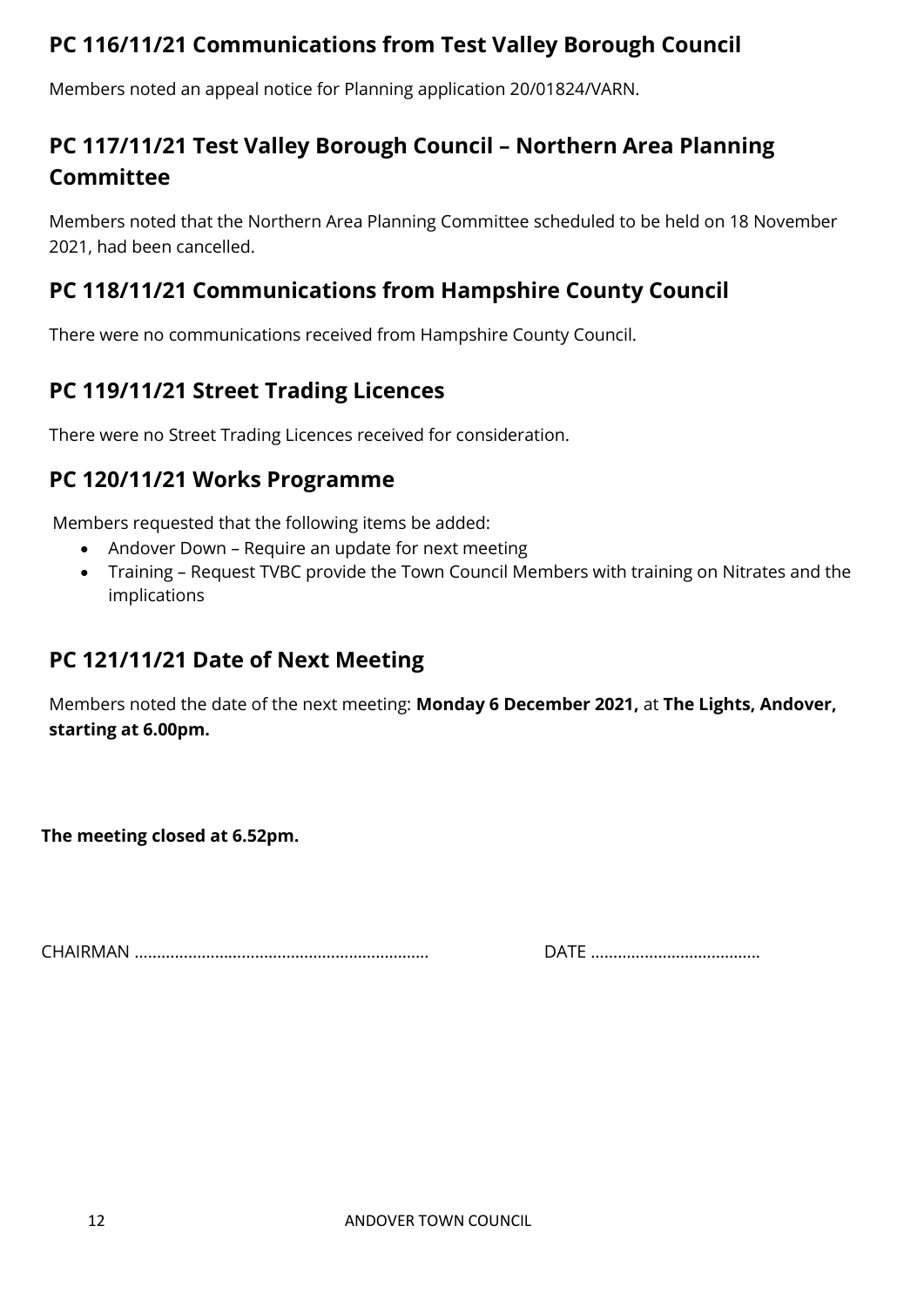#### **ANDOVER TOWN COUNCIL – PLANNING COMMITTEE AGENDA**

#### **6 December 2021**

#### **MEMBERS' INFORMATION LIST**

**12/11/2021 (List No.45)** 

#### **ORTHERN AREA PLANNING APPLICATIONS APPROVED/WITHDRAWN**

| PARISH/WARD               | APPLIC NO.                    | <b>REGISTERED</b> | PROPOSAL AND                                                                                                                                                                                                                                                                                                                      | <b>DECISION</b>                                   | <b>DECISION</b> |
|---------------------------|-------------------------------|-------------------|-----------------------------------------------------------------------------------------------------------------------------------------------------------------------------------------------------------------------------------------------------------------------------------------------------------------------------------|---------------------------------------------------|-----------------|
|                           |                               |                   | <b>LOCATION</b>                                                                                                                                                                                                                                                                                                                   |                                                   | <b>DATE</b>     |
| ANDOVER TOWN<br>(MILLWAY) | 21/02326/CLPN                 | 10.08.2021        | Application for a<br>lawful development<br>certificate for<br>proposed change of<br>use from<br>residential to use<br>class C3(b). Six<br>residents living in<br>home as one<br>household each<br>with differing<br>abilities and needs<br>and receiving<br>appropriate care -<br>Creepers Cottage,<br>11 Mead Hedges,<br>Andover | <b>ISSUE</b><br><b>CERTIFICATE</b>                | 12.11.2021      |
| ANDOVER TOWN<br>(MILLWAY) | 21/02507/FULL<br>$\mathsf{N}$ | 26.08.2021        | Change of use of 4-<br>bedroom detached<br>dwelling from Use<br>Class C2 to Use<br>Class C3a with<br>creation of<br>residential curtilage<br>and erection of<br>boundary fences -                                                                                                                                                 | PERMISSION<br>subject to<br>conditions &<br>notes | 12.11.2021      |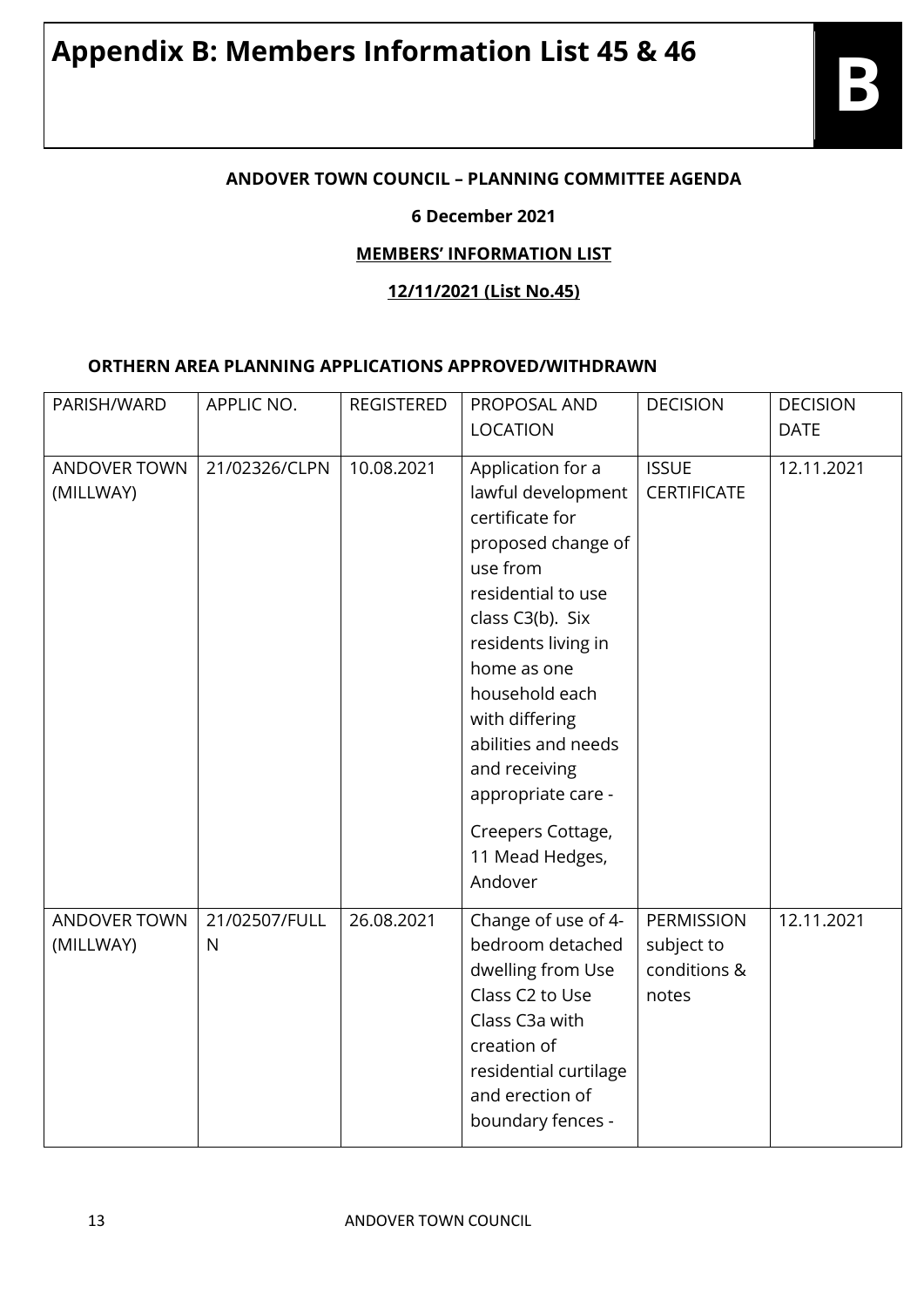|                                 |                    |            | 11A Millway Road,<br>Andover, SP10 3EU                                                                                                                                                                                                                                                                                                     |                                                   |            |
|---------------------------------|--------------------|------------|--------------------------------------------------------------------------------------------------------------------------------------------------------------------------------------------------------------------------------------------------------------------------------------------------------------------------------------------|---------------------------------------------------|------------|
| ANDOVER TOWN<br>(WINTON)        | 21/02687/FULL<br>N | 20.09.2021 | Change of use to<br>drinking<br>establishment -<br>The Owls Nest, 21<br>Winchester Street,<br>Andover                                                                                                                                                                                                                                      | PERMISSION<br>subject to<br>conditions &<br>notes | 12.11.2021 |
| <b>ANDOVER TOWN</b><br>(WINTON) | 21/02707/PDM<br>AN | 15.09.2021 | <b>Prior Notification</b><br>under Class MA -<br>For the change of<br>use of the rear<br>ground floor<br>section from<br>commercial (Class<br>E) (former Class A2<br>financial and<br>professional<br>services) to<br>residential (Class C)<br>for 8 flats -<br>Crown Buildings<br>(Part Ground Floor),<br>6 - 8 London Street,<br>Andover | <b>WITHDRAWN</b>                                  | 10.11.2021 |

#### **NORTHERN AREA TREE/HEDGEROW APPLICATIONS APPROVED/WITHDRAWN**

| PARISH/WARD                     | APPLIC NO.    | <b>REGISTERED</b> | <b>PROPOSAL AND</b><br><b>LOCATION</b>                                                                     | <b>DECISION</b>                                         | <b>DECISION</b><br><b>DATE</b> |
|---------------------------------|---------------|-------------------|------------------------------------------------------------------------------------------------------------|---------------------------------------------------------|--------------------------------|
| ANDOVER TOWN<br>(WINTON)        | 21/02661/TPON | 10.09.2021        | Works to trees as<br>per works<br>schedule -<br>1 The<br>Watermeadows,<br>Andover, SP10<br>2 <sub>BF</sub> | <b>CONSENT</b><br>subject to<br>conditions<br>and notes | 08.11.2021                     |
| <b>ANDOVER TOWN</b><br>(WINTON) | 21/02662/TPON | 10.09.2021        | See tree works<br>schedule -                                                                               | <b>CONSENT</b><br>subject to                            | 08.11.2021                     |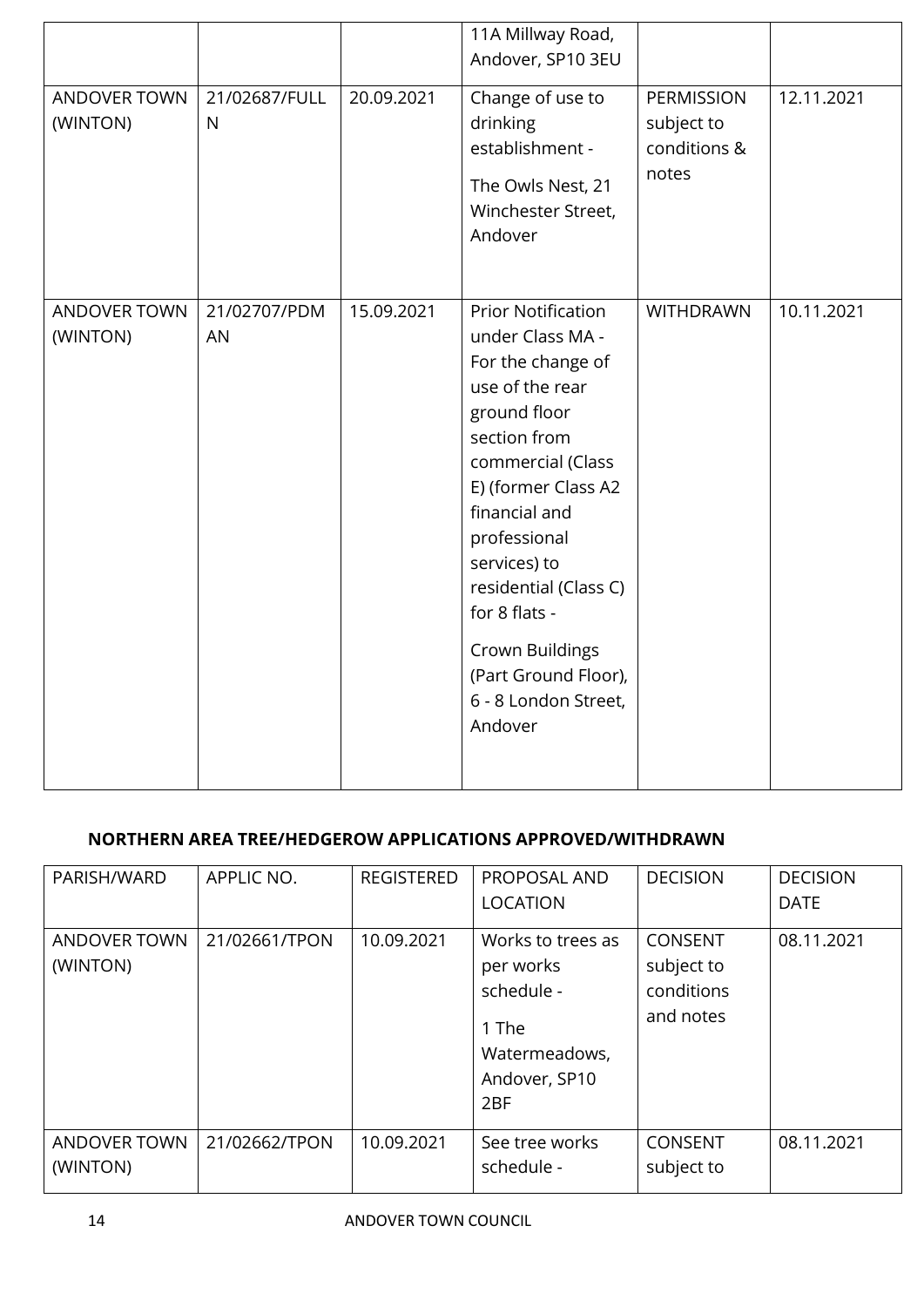|  | 1 Sainsbury Close,   conditions |  |
|--|---------------------------------|--|
|  | Andover, SP10 2LE and notes     |  |
|  |                                 |  |

#### **MEMBERS' INFORMATION LIST**

#### **19/11/2021 (List No. 46)**

#### **NORTHERN AREA PLANNING APPLICATIONS APPROVED/WITHDRAWN**

| PARISH/WARD                 | APPLIC NO.     | <b>REGISTERED</b> | PROPOSAL AND                                                                                                                                                                             | <b>DECISION</b>                                   | <b>DECISION</b> |
|-----------------------------|----------------|-------------------|------------------------------------------------------------------------------------------------------------------------------------------------------------------------------------------|---------------------------------------------------|-----------------|
|                             |                |                   | <b>LOCATION</b>                                                                                                                                                                          |                                                   | <b>DATE</b>     |
| ANDOVER TOWN<br>(DOWNLANDS) | 21/02711/CLPN  | 16.09.2021        | Application for a<br>lawful<br>development<br>certificate for a<br>proposed flat roof<br>dormer -<br>21 Picket Road,                                                                     | <b>NOT ISSUE</b><br><b>CERTIFICATE</b>            | 17.11.2021      |
|                             |                |                   | Picket Piece, SP11<br>6UX                                                                                                                                                                |                                                   |                 |
| ANDOVER TOWN<br>(MILLWAY)   | 21/02111/FULLN | 12.10.2021        | Erection of Tipi on<br>the currently<br>unused junior<br>school playing<br>field to be used as<br>an outdoor<br>classroom -<br><b>Balksbury County</b><br>School, Floral<br>Way, Andover | PERMISSION<br>subject to<br>conditions &<br>notes | 15.11.2021      |
| ANDOVER TOWN<br>(MILLWAY)   | 21/02600/FULLN | 06.09.2021        | Two storey<br>extension to side<br>and rear -                                                                                                                                            | WITHDRAWN                                         | 16.11.2021      |
|                             |                |                   | 11 St Hubert<br>Road, Andover,<br>Hampshire                                                                                                                                              |                                                   |                 |
| ANDOVER TOWN<br>(ST MARYS)  | 21/02348/ADVN  | 17.08.2021        | Display 1 x<br>Internally<br>illuminated fascia<br>sign<br>(Retrospective) -                                                                                                             | <b>WITHDRAWN</b>                                  | 19.11.2021      |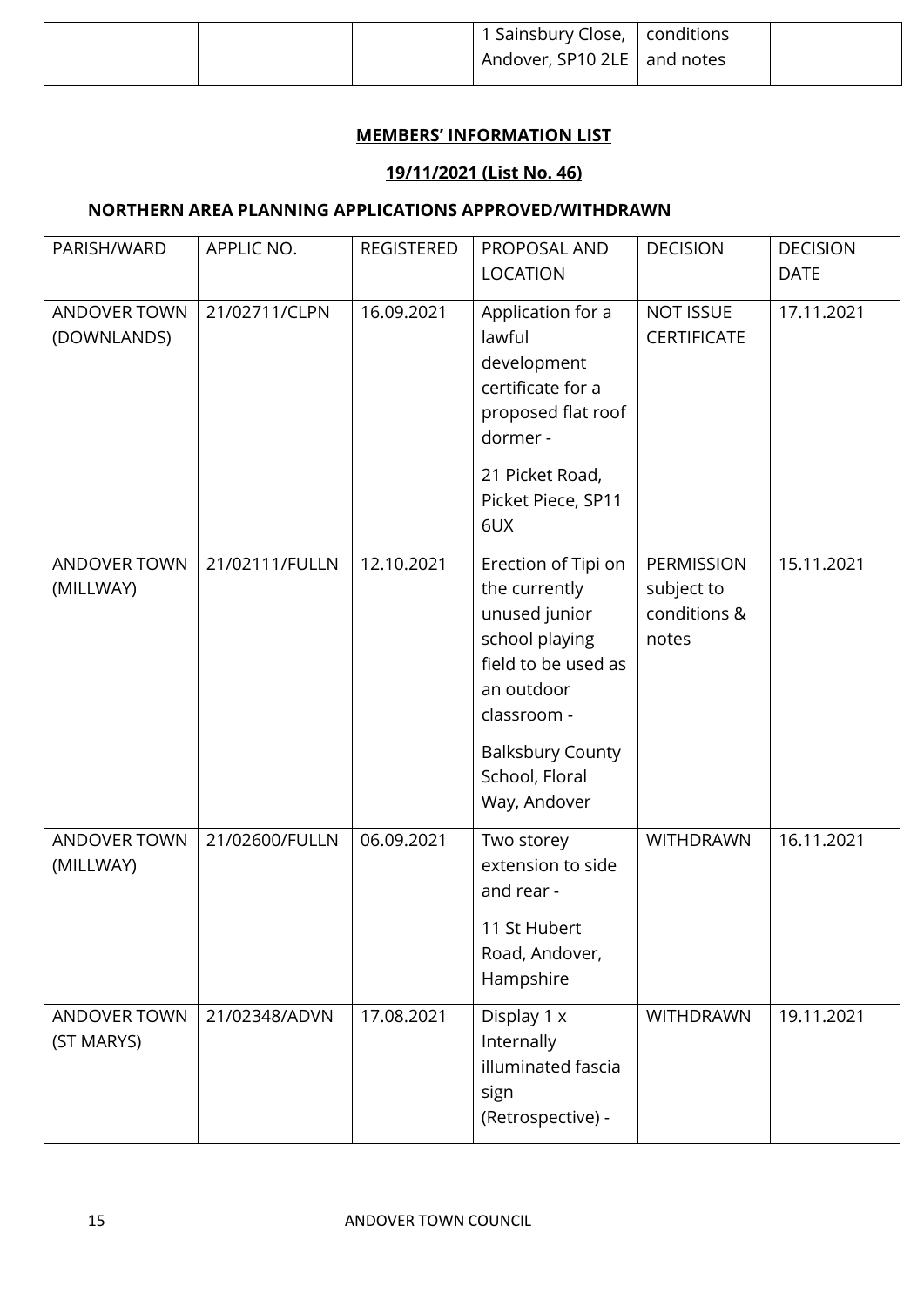|                            |                |            | 39 London Street,<br>Andover,<br>Hampshire                                                                                                                                                                                                                                                           |                  |            |
|----------------------------|----------------|------------|------------------------------------------------------------------------------------------------------------------------------------------------------------------------------------------------------------------------------------------------------------------------------------------------------|------------------|------------|
| ANDOVER TOWN<br>(ST MARYS) | 21/02490/FULLN | 08.09.2021 | Demolish double<br>garage, pool<br>enclosure and<br>pool, remove<br>chimney stack,<br>construct two<br>storey rear<br>extension, and<br>replace car port<br>with linked<br>detached garage,<br>with altered<br>access to front of<br>property -<br>22 Highlands<br>Road, Andover,<br><b>SP10 2PX</b> | <b>WITHDRAWN</b> | 18.11.2021 |

#### **NORTHERN AREA TREE/HEDGEROW APPLICATIONS APPROVED/WITHDRAWN**

| PARISH/WARD               | APPLIC NO.    | <b>REGISTERED</b> | PROPOSAL AND<br><b>LOCATION</b>                                                                                                                                                                                                                                                   | <b>DECISION</b>                                         | <b>DECISION</b><br><b>DATE</b> |
|---------------------------|---------------|-------------------|-----------------------------------------------------------------------------------------------------------------------------------------------------------------------------------------------------------------------------------------------------------------------------------|---------------------------------------------------------|--------------------------------|
| ANDOVER TOWN<br>(MILLWAY) | 21/02760/TPON | 21.09.2021        | T1 - Field Maple -<br>Prune back and<br>reduce lateral<br>limbs to create 2m<br>clearance from<br>property, T2 -<br>Hawthorn -<br>Reduce all<br>overhang from<br>side of property<br>and rear garden<br>to create 2m<br>clearance -<br>25 Barnfield Rise,<br>Andover, SP10<br>2UQ | <b>CONSENT</b><br>subject to<br>conditions<br>and notes | 16.11.2021                     |
| ANDOVER TOWN<br>(MILLWAY) | 21/03024/TPON | 14.10.2021        | T1 - Copper Beech<br>- Fell -                                                                                                                                                                                                                                                     | CONSENT<br>subject to                                   | 16.11.2021                     |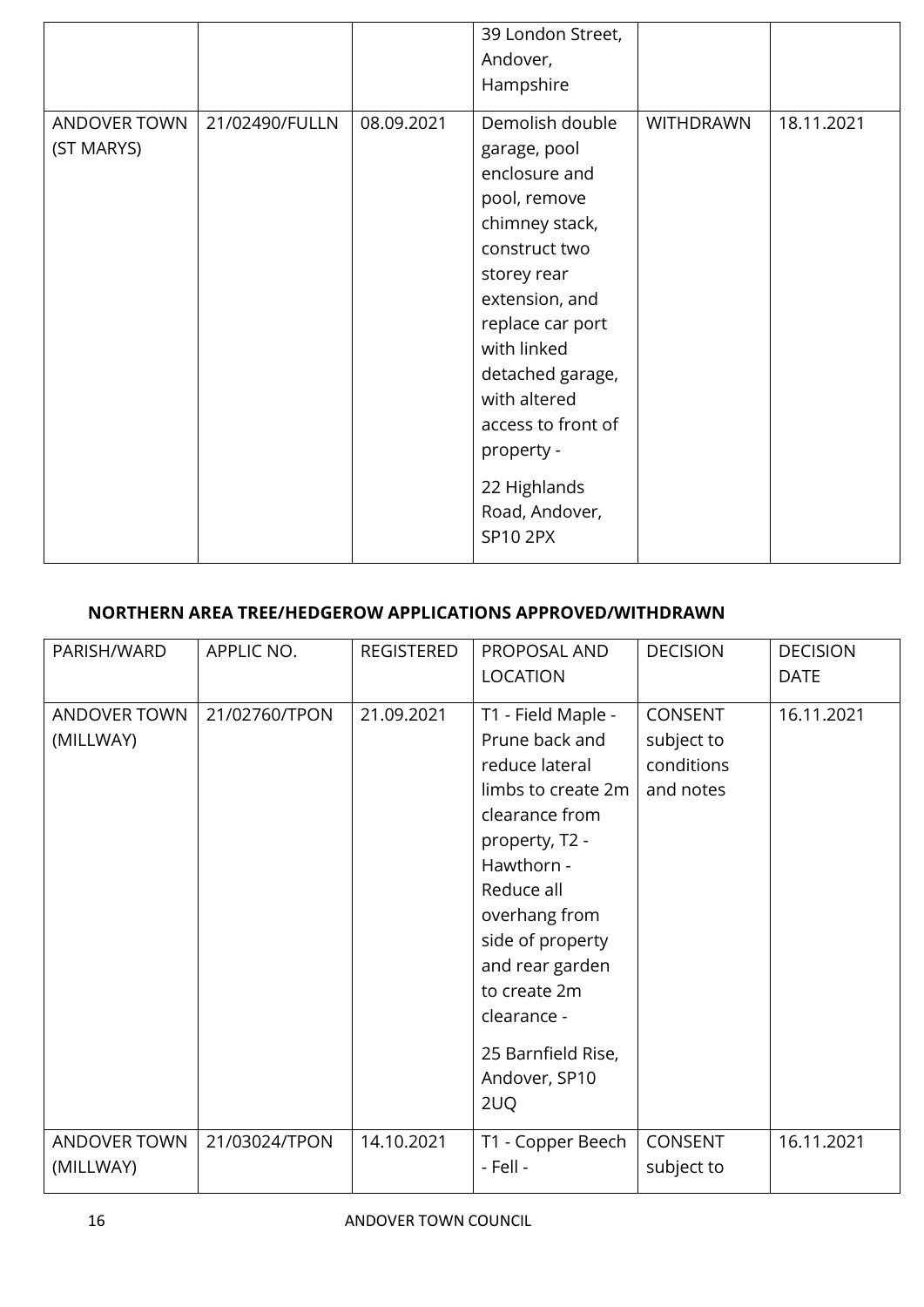|  | The Mill House,<br>13 Millway Road, | conditions<br>and notes |  |
|--|-------------------------------------|-------------------------|--|
|  | Andover                             |                         |  |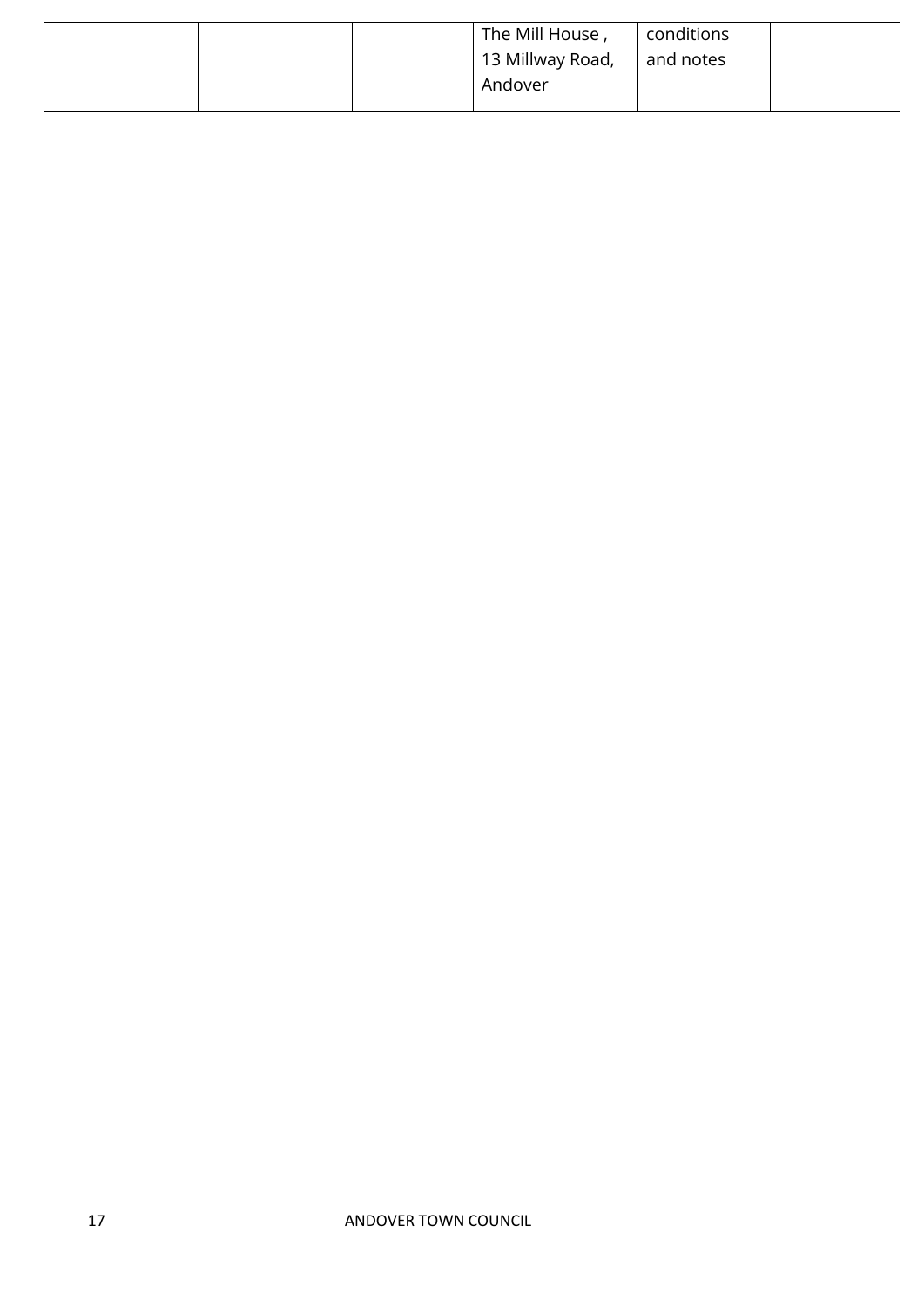## **Appendix C: Consultation – Draft New Forest International Nature Conservation Designations: Recreational Mitigation Apperiors C. Corisuitation – Draft New Forest International<br>Nature Conservation Designations: Recreational Mitigation<br>Framework Supplementary Planning Document (SPD)**

**From:** Horbury, Emma <ehorbury@testvalley.gov.uk> **Sent:** 15 November 2021 11:44 **Subject:** TVAPTC - Draft New Forest SPD Consultation

Dear Sir or Madam,

#### **Draft New Forest International Nature Conservation Designations: Recreational Mitigation Framework Supplementary Planning Document (SPD)**

The Council has prepared a draft New Forest International Nature Conservation Designations: Recreational Mitigation Framework Supplementary Planning Document (SPD). The purpose of this document is to provide advice on how the need for mitigation in relation to recreational impacts on the New Forest international nature conservation designations is to be implemented. This is linked to Policy E5 of the adopted Test Valley Borough Revised Local Plan (2016).

Consultation on the draft SPD begins on Friday 12 November 2021 for four weeks.

A copy of the draft SPD will be available for public inspection at the following Council offices between the hours of 08:30 and 17:00 Monday to Thursday and 08:30 and 16:30 on Friday:

- Beech Hurst, Weyhill Road, Andover, Hampshire, SP10 3AJ, and
- Former Magistrates Court, Church Street, Romsey, Hampshire, SO51 8AQ.

The draft SPD can also be viewed on the Council's website: [https://testvalley.gov.uk/planning](https://protect-eu.mimecast.com/s/yQvECYQXzil0u0iKKF?domain=testvalley.gov.uk)[and-building/planningpolicy/supplementary-planning-documents](https://protect-eu.mimecast.com/s/yQvECYQXzil0u0iKKF?domain=testvalley.gov.uk) and during library opening times at local libraries at Andover, North Baddesley, and Romsey.

If and when this document is adopted as a Supplementary Planning Document (SPD), by Test Valley Borough Council, it will inform decisions on land use planning affecting that area. It would also supersede the New Forest SPA Mitigation – Interim Framework (2014).

The public consultation period during which representations can be made is **Friday 12 November to 12 noon Friday 10 December 2021.** Comments should either be:

- Sent in writing to Planning Policy and Economic Development Service, Test Valley Borough Council, Beech Hurst, Weyhill Road, Andover, Hampshire, SP10 3AJ; or
- Emailed to [planningpolicy@testvalley.gov.uk.](mailto:planningpolicy@testvalley.gov.uk)

Only those representations that are made in writing and arrive (in either hard copy or electronically) within the four week period ending at **12 noon on Friday 10 December 2021** will have the right to have their representations considered. Any representation on the draft SPD should specify the matters to which they relate and the grounds on which they are made. They may be accompanied by a request to be notified at a specified address of adoption of the document as a SPD.

For further information on this SPD please phone 01264 368000 or email the Planning Policy Team at [planningpolicy@testvalley.gov.uk.](mailto:planningpolicy@testvalley.gov.uk)

Yours faithfully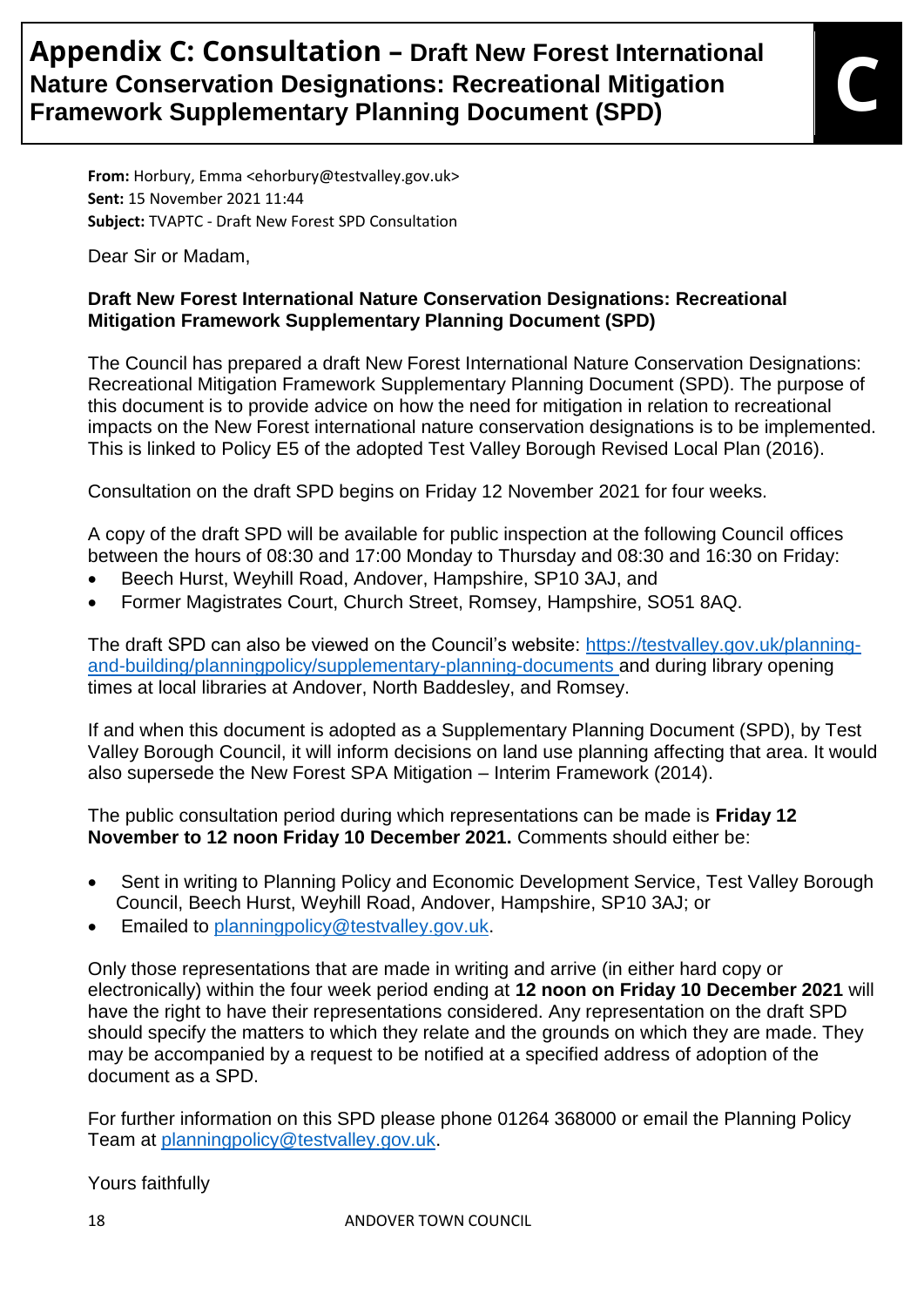**Planning Policy Team** 01264 368000 Test Valley Borough Council Beech Hurst Weyhill Road Andover SP10 3AJ



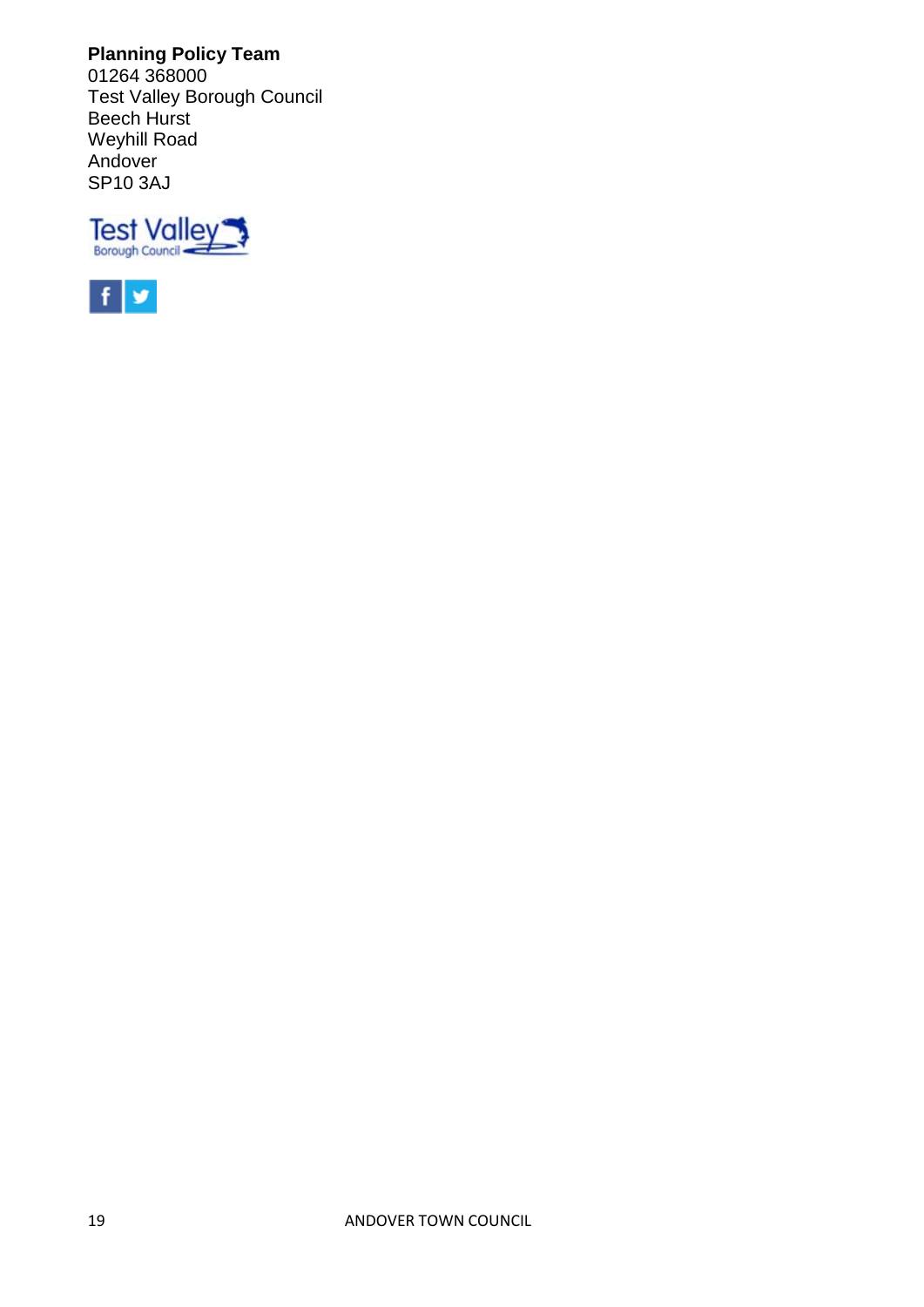# **Appendix D: Consultation – Proposed Revision of Local Information Requirements for the Validation of Planning and Related Applications**

Town/Parish Council **Planning and Building Service Beech Hurst Weyhill Road Andover, Hants SP10 3AJ Telephone 01264 368000 Minicom 01264 368052 Web site www.testvalley.gov.uk** 

**Our ref:** 

**Contact:** Mr Mark Staincliffe **Telephone:** 01264 368000 **E-mail:** planning@testvalley.gov.uk

**D**

**Date:** 2nd November 2021

#### **CONSULTATION – PROPOSED REVISION OF LOCAL INFORMATION REQUIREMENTS FOR THE VALIDATION OF PLANNING AND RELATED APPLICATIONS**

Dear Sir/Madam

In 2008 the government introduced changes to procedures involved in the validation of planning applications when they are initially submitted. Local Planning Authorities in England now apply two sets of validation requirements when determining if an application is valid. One set is mandatory and is set out at a national level. The second set of requirements, which local planning authorities can adapt to suit their individual circumstances, are known as 'local requirements'. Local Planning Authorities must ensure that their lists of 'local requirements' are reviewed every two years. The Council is in the process of reviewing the local list of requirements. You are being consulted and your views sought on the proposed revised Local Requirements. The revised lists can be viewed on our website using the following link - RevisedLists

The consultation period ends on **28th December 2021** and this letter is the formal consultation with you as Town/Parish Council.

If you have any comments on the proposals to republish the Local Requirements list please submit these by email to planning@testvalley.gov.uk or in writing to the Planning and Building Service at the above address.

The current Description of Local Requirements list can be viewed on our website at testvalley.gov.uk/Checklists, or at the Council Offices at Beech Hurst, Andover and at Former Magistrates Court, Romsey.

All comments received will be considered prior to confirming and publishing the revised Local Requirements list.

Please contact Mark Staincliffe if you require clarification on any matter.

Yours faithfully

Parce oulse

Head of Planning and Building Service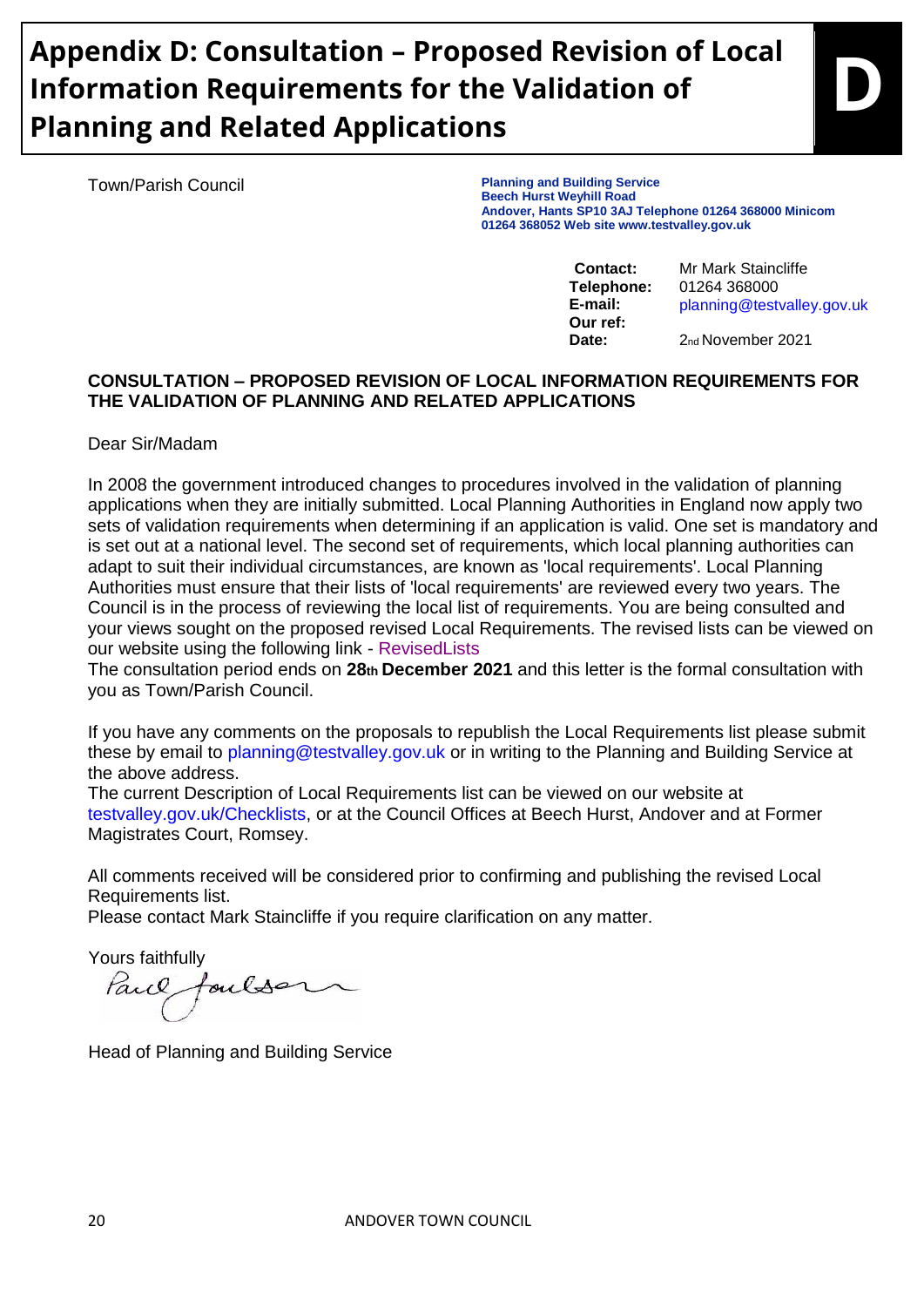# **Appendix E: Consultation – Proposed Off Street Parking Order for Andover 2021**

**From:** Evans, Sheelagh <SEvans2@testvalley.gov.uk> **Sent:** 23 November 2021 15:04 **To: Subject:** Proposed Off Street Parking Order for Andover and Romsey 2021

I attach a Notice of Proposed Order to be made, together with electronic version of the draft Order and maps.

I will in due course advise you whether and/or when the Order is to be implemented, with or without modification.

**Sheelagh Evans** Litigation Lawyer Legal & Democratic

Test Valley Borough Council Beech Hurst Weyhill Road Andover SP10 3AJ



#### **TEST VALLEY BOROUGH COUNCIL**

#### **THE BOROUGH COUNCIL OF TEST VALLEY OFF STREET PARKING PLACES ORDER 2021**

#### **NOTICE OF PROPOSALS**

NOTICE IS HEREBY GIVEN that the Borough Council of Test Valley ("the Council") proposes to

make a new Off Street Parking Places Order the effect of which is to amend The Borough

Council of Test Valley Off Street Parking Places Order 2020 (the "2020 Order"). The general

nature and effect of the amendments are as follows:

- 1. Cost of a season ticket for Alma Road (zone Z) has been revised.
- 2. The Chantry Centre Service Yards have been included.
- 3. Maximum waiting period has been revised for Sports Centre (west side) Romsey car park to allow Sports Centre Season Ticket holders to park in this parking place.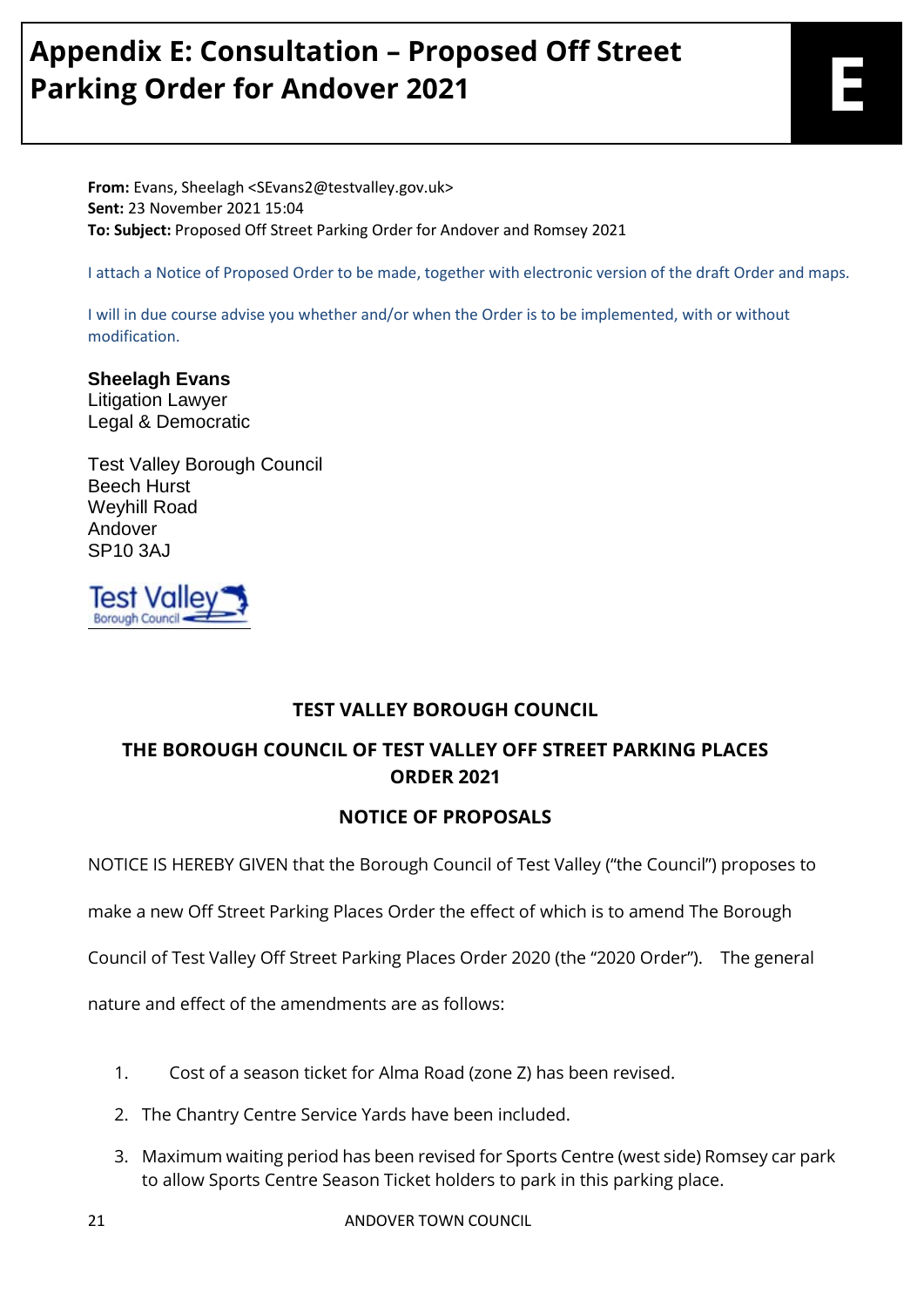- 4. Clarification of the payment requirements for motorcycles parked in Electric Vehicle Charging bays has been added.
- 5. The provision for Residents Permits has been removed.
- 6. The requirement for a vehicle's registration plate (number plate) to be visible at all times has been added.
- 7. Coaches parked in Rooksbury Mill car park are exempt from the requirement to park within the bays marked for the parking of Private Light Goods vehicles.
- 8. All other provisions within the Order will remain unchanged.

The proposed new order will be known as The Borough Council of Test Valley Off Street

Parking Places Order 2021.

More detailed particulars of the proposals are available for inspection on the Council's web

site and may be examined during normal working hours at Council Offices, Beech Hurst,

Weyhill Road, Andover SP10 3AJ and at Council Offices, Former Magistrates Court, Church

Street, Romsey, SO51 8AQ.

#### **All objections and other representations relating to the order must be made in writing**

#### **and specify the grounds on which they are made and must be received at the address**

#### **below no later than 16:00 hours on 27th December 2021.**

Head of Legal and Democratic Services, Beech Hurst, Weyhill Road, Andover, Hampshire, SP10 3AJ.

Dated 22<sup>nd</sup> November 2021 Ref LED/2021(002748)